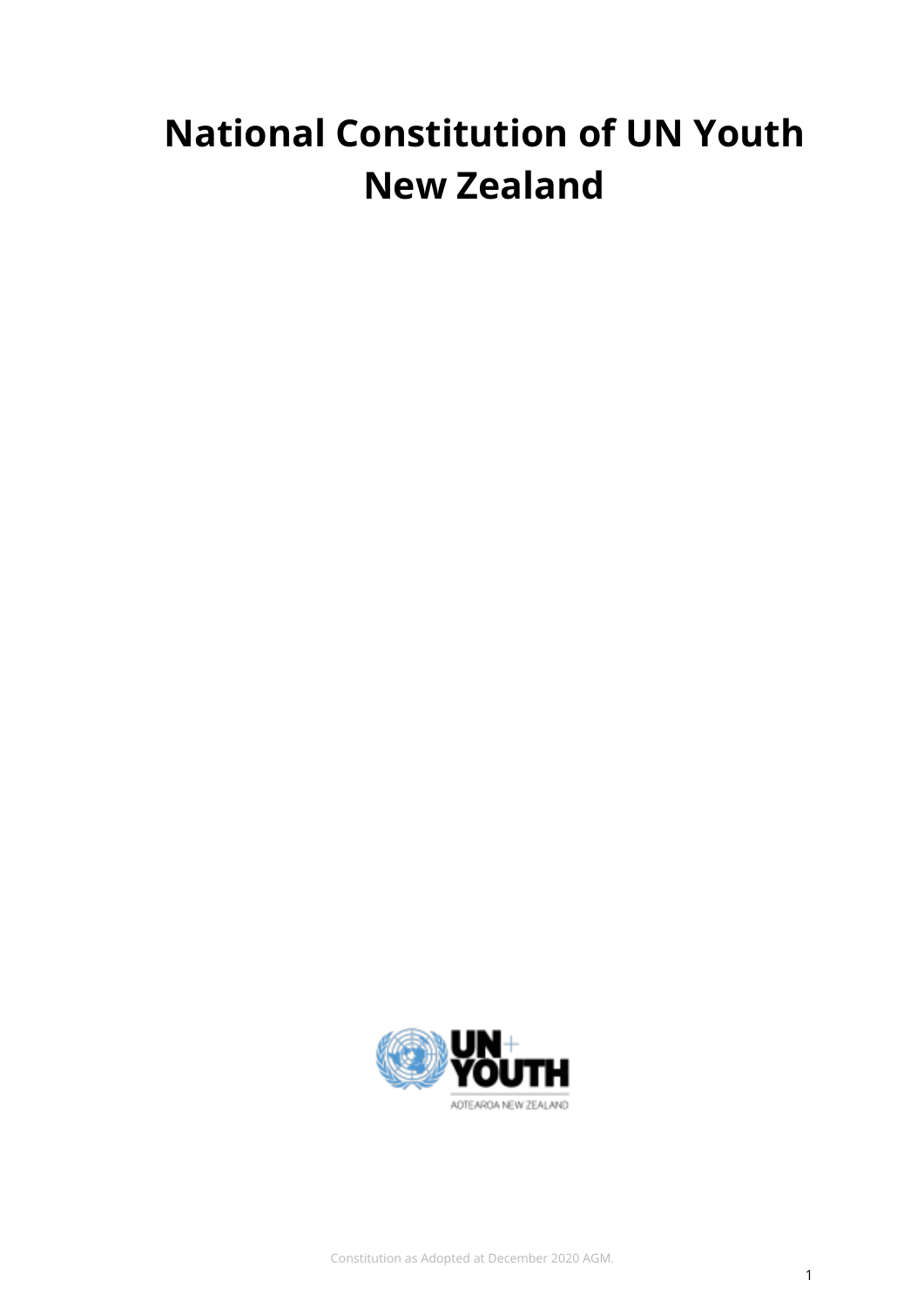# **PART ONE: SOCIETY INFORMATION**

# **1. Name**

- 1.1. The society is named the United Nations Association of New Zealand (United Nations Youth Association of New Zealand Branch) Incorporated ("**UN Youth"**).
- 1.2. The society may trade as UN Youth New Zealand.

# **2. Legal Status**

- 2.1. UN Youth is an incorporated branch of United Nations Association of New Zealand ("**UNANZ**") under the Incorporated Societies Amendment Act 1920. UN Youth is not an ordinary branch but it maintains a special relationship with UNANZ.
- 2.2. UN Youth shall be subject to the provisions of the Incorporated Societies Act 1908 (the "**Act**") at all times.
- 2.3. Should a conflict between the Act and the Constitution arise, the Act shall prevail.

# **3. Objects**

- 3.1. The objects of UN Youth are:
	- 3.1.1. The education of young New Zealanders about the United Nations and international politics and affairs;
	- 3.1.2. The education of young New Zealanders about civics and New Zealand politics;
	- 3.1.3. The promotion of youth interests in collaboration and alignment with UNANZ; and
	- 3.1.4. Any other objects relating to the advancement of education within New Zealand or that are beneficial to the community, which are related or ancillary to UN Youth's objects.
- 3.2. In order to advance its objects, UN Youth will:
	- 3.2.1. Recognise the importance of tikanga Māori in Aotearoa New Zealand; and
	- 3.2.2. Cooperate with UNANZ and other UN Youth associations and UN associations affiliated with the World Federation United Nations Associations ("**WFUNA**").

#### **4. Powers**

4.1. UN Youth has the rights, powers and privileges of a legal person, unless limited by this Constitution.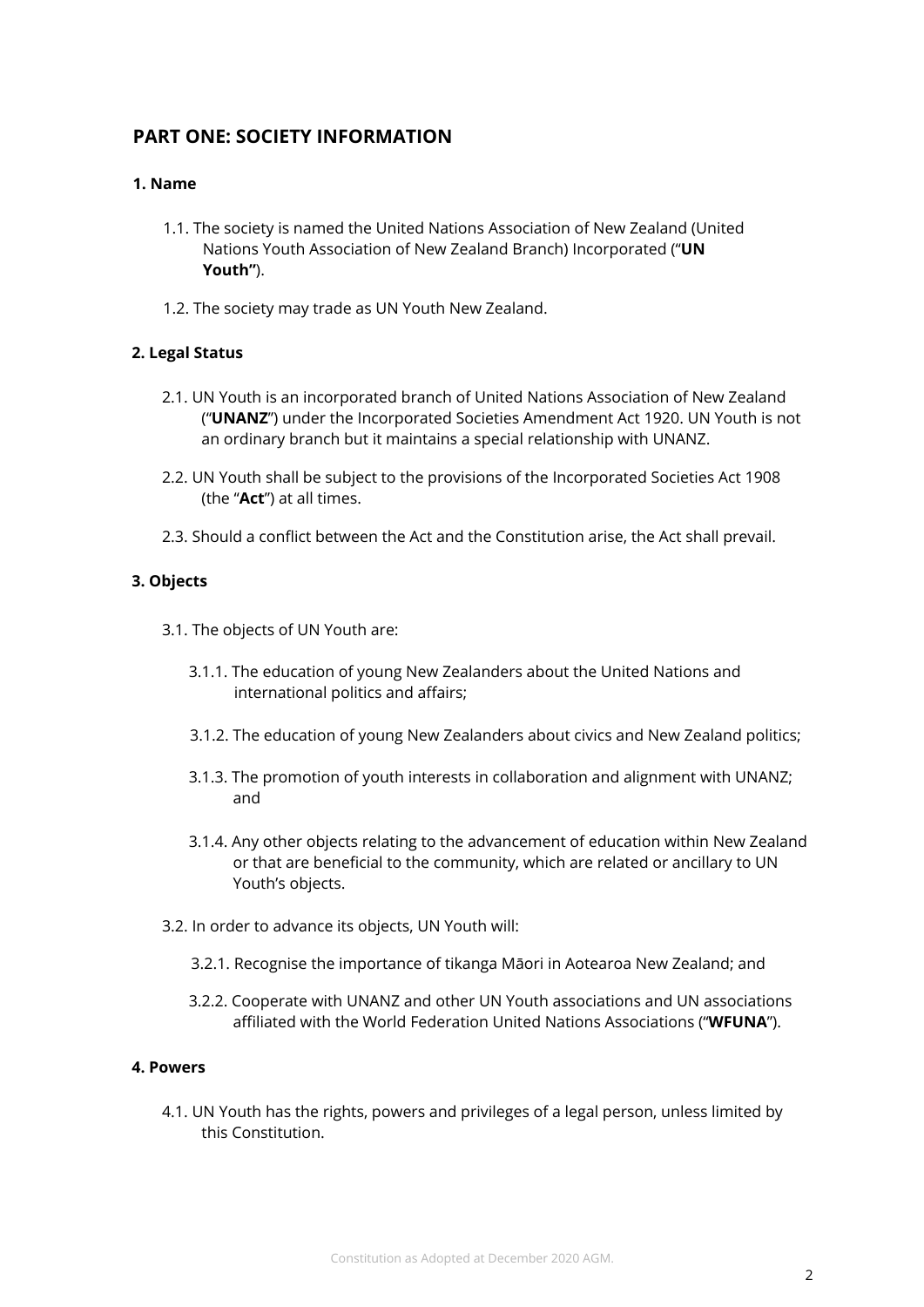4.2. UN Youth may only use any income, benefit or advantage or incur any expense or liability in the course of achieving its objects.

#### **5. Relationships with UNANZ and WFUNA**

5.1. UN Youth must comply with the UNANZ Constitution in so far as applicable and supply to the UNANZ National Executive, as and when requested, all membership and other information as reasonably required by the UNANZ National Executive.

- 5.2. UN Youth participates in the work of The World Federation of United Nations Associations through UNANZ.
- 5.3. UN Youth may from time to time agree to memoranda of understanding with UNANZ outlining agreed joint projects in accordance with sub-clause 5.2 and other agreed areas of collaboration.
- 5.4. UN Youth is responsible for the management of its own affairs including meeting its own debts and liabilities, and therefore:
	- 5.4.1. Neither UN Youth nor any creditor of UN Youth has any claim to the funds or assets of UNANZ;
	- 5.4.2. UN Youth has no power to pledge the credit of UNANZ;
	- 5.4.3. Neither UNANZ nor any creditor of UNANZ has any claim to the funds or assets of UN Youth; and
	- 5.4.4. UNANZ has no power to pledge the credit of UN Youth.
- 5.5. The National Executive must submit reports on UN Youth's activities and relevant organisational matters to each UNANZ National Council meeting and as otherwise reasonably required by the UNANZ National Council.
- 5.6. The National President of UNANZ or his or her delegate may speak at any UN Youth AGM or SGM.
- 5.7. This Constitution must conform to the UNANZ Constitution and section 5 may not be altered, amended, or replaced without the prior written approval of the UNANZ National President.
- 5.8. UN Youth must pay an annual fee to UNANZ as prescribed in the UNANZ Constitution.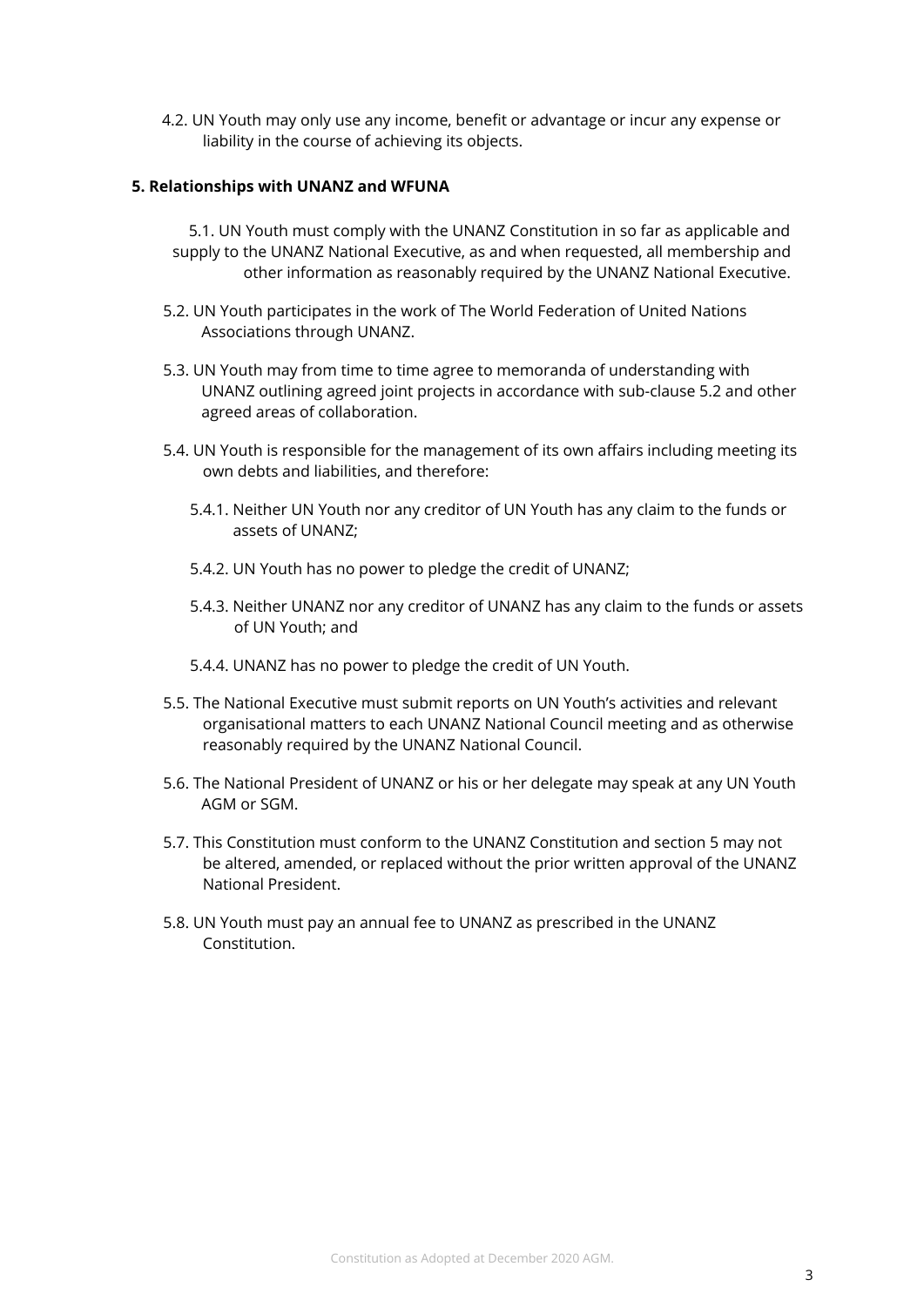# **PART TWO: SOCIETY MANAGEMENT**

## **6. Structure of UN Youth**

- 6.1. UN Youth shall be governed by a Board of Directors (the "**Board**"), which shall be the highest governing body in between General Meetings of the Society.
- 6.2. UN Youth shall be managed by an executive committee (the "**National Executive**"), who shall report to the Board.
- 6.3. Operational work in select geographical boundaries of New Zealand may be undertaken by Regional Subcommittees ("**Regional Councils**"), who shall report to the National Executive.
- 6.4. Operational work for specific purposes or events may be undertaken by Event Subcommittees or Operational Teams, who shall report to the National Executive.

## **7. Governing Documents of UN Youth**

- 7.1. At all times UN Youth must have in operation the Governing Documents, as defined in section 47.1.11.
- 7.2. The Constitution shall be the primary governing document of UN Youth, and shall override the other Governing Documents, to the extent that a conflict between the Constitution and another document exists.
- 7.3. The Board shall be governed by a Board Operations Manual.
	- 7.3.1. The Board Operations Manual must define the roles of Board members and Board meeting procedures.
	- 7.3.2. The Board Operations Manual shall be amendable by way of Board Resolution.
	- 7.3.3. The Board Operations Manual shall be accessible to all Members.
- 7.4. All Members shall be governed by a National Policy Manual, which shall comprise the core overarching policies, principles and values of UN Youth.
	- 7.4.1. The National Policy Manual must contain a Disciplinary Procedure and a Grievance Procedure applicable to all Members.
	- 7.4.2. The National Policy Manual shall be amendable only by way of Board Resolution.
	- 7.4.3. Any Member may propose amendments to the National Policy Manual. 7.4.3.1.

Such proposals must be submitted in writing to the Secretary of the Board.

- 7.4.3.2. The Board, or a specified Subcommittee, must consider and publish its response to all proposals it receives within 21 days of receipt. The response shall be published in the Board meeting minutes.
- 7.5. The National Executive and all Management Subcommittees of UN Youth are to be governed by the Management Protocols.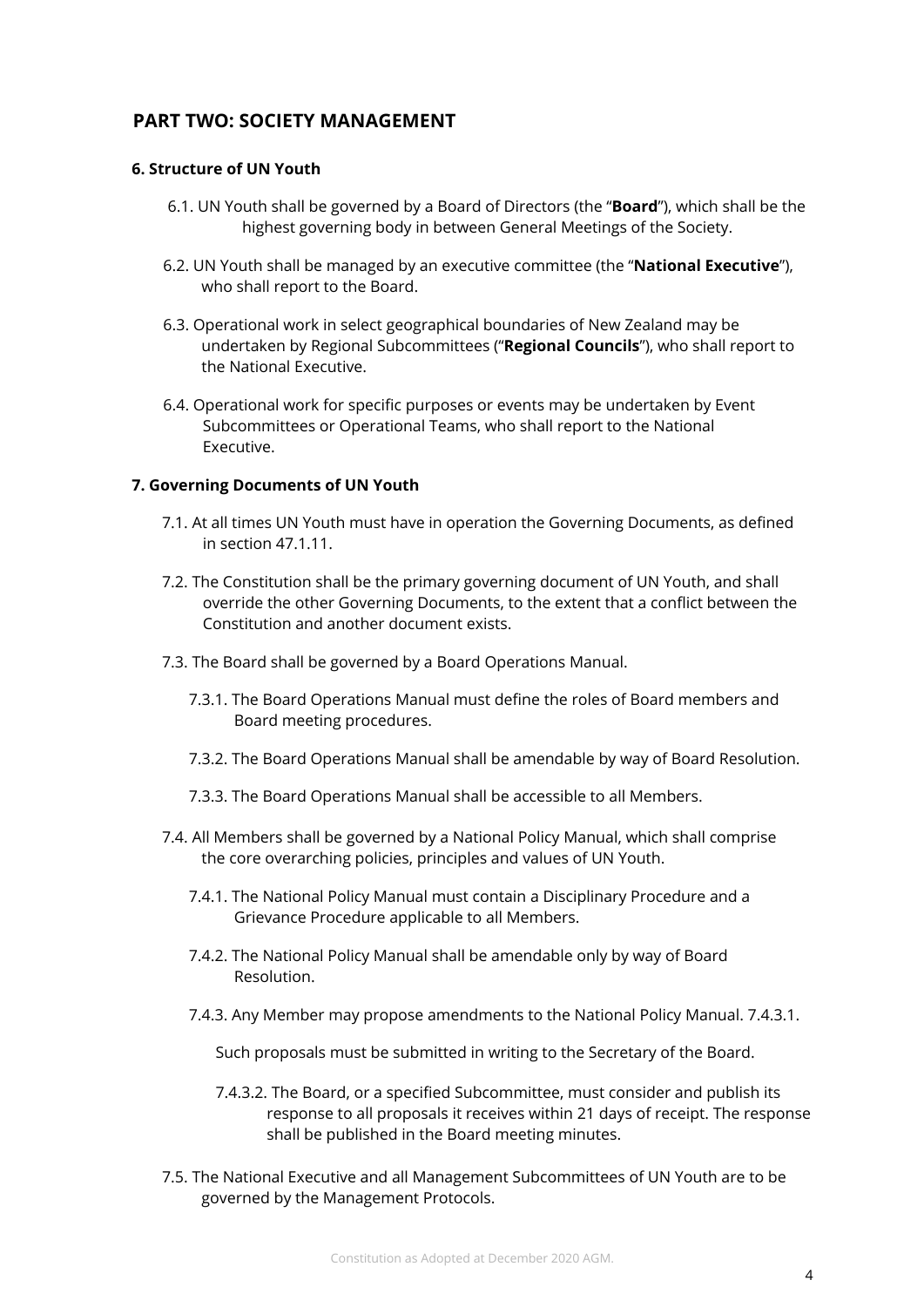- 7.5.1. The Management Protocols shall be amendable by resolution of the National Executive.
- 7.5.2. Notice of amendments to the Management Protocols must be immediately sent to the Secretary of the Board.
- 7.5.3. The Management Protocols shall not bind the Board to the extent they purport to vary the powers of the Board.

#### **The Board of Directors**

#### **8. Composition of the Board of Directors**

- 8.1. The Board shall be comprised of the following persons, each being a Director of UN Youth (a "**Director**"):
	- 8.1.1. The President of UN Youth;
	- 8.1.2. A Volunteer's Representative; and
	- 8.1.3. Three to five Ordinary Directors; including one, but no more than two, Independent Directors.
- 8.2. At all times the Board shall consist of no less than five and no more than seven **Directors**
- 8.3. No Director shall hold office as an Executive Officer or Officeholder concurrently with their directorship.
	- 8.3.1. Paragraph 8.3 does not apply to the Volunteer's Representative, except insofar that the Volunteer's Representative may not be an Executive Officer.
- 8.4. At all times the Board must contain one Director who has requisite financial knowledge and experience as regulated by the Board Operations Manual.

#### **9. Appointment of Directors**

- 9.1. At the Annual General Meeting, the Society shall, by majority vote, elect:
	- 9.1.1. The President of UN Youth;
	- 9.1.2. A Volunteer's Representative to the Board; and
	- 9.1.3. Three to five Ordinary Directors.
- 9.2. The President of UN Youth and the Volunteer's representative shall each serve a term of one year, beginning on 1 January the year after their appointment and ending on 31 December.
- 9.3. An Ordinary Director shall begin their term on 1 January the year after their appointment, and must retire after two years of continuous service.
- 9.4. Directors may be appointed to the Board in accordance with section 20 Casual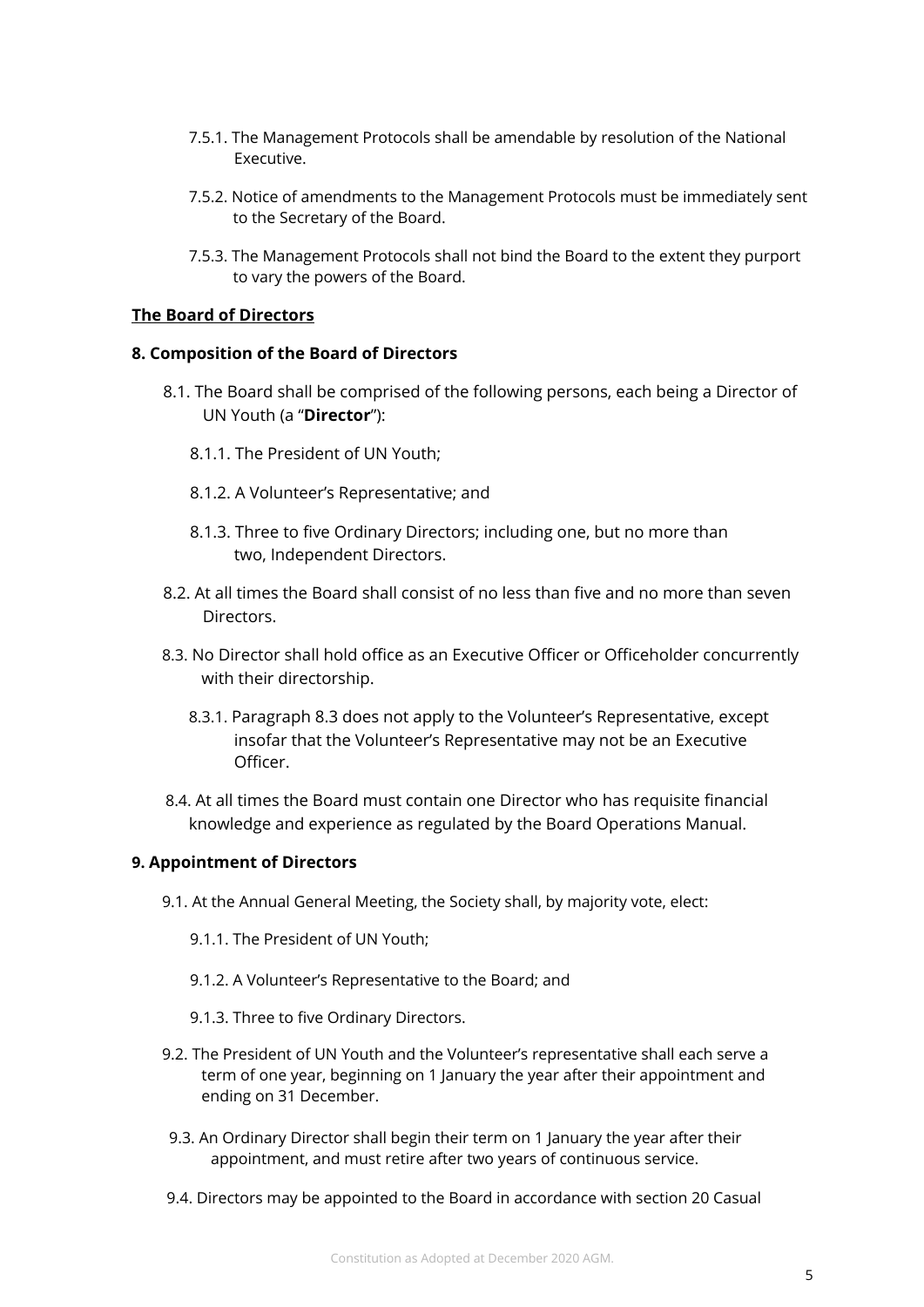Vacancies, in which their term will begin on the date of their appointment.

9.5. Subject to section 10, retiring Directors shall be eligible for reappointment.

#### **10. Nomination of Directors**

- 10.1. Each prospective Candidate for nomination must:
	- 10.1.1. Be aged 25 years or younger at the time of their nomination or be enrolled in full time tertiary education at the date of the Annual General Meeting;
		- 10.1.1.1. Despite subparagraph 10.1.1 a candidate may be eligible for nomination if they are aged 26 years or older if their nomination is approved by a majority vote each of the Full Board and of the National Executive;
	- 10.1.2. Be a current member of UN Youth, unless the candidate is standing for an Ordinary Director position.
		- 10.1.2.1. Prospective candidates who are not members of UN Youth will be classed as Independent Candidates.
		- 10.1.2.2. Should Independent Candidates be elected to the Board they shall be deemed Independent Directors.
			- 10.1.2.3. Subject to subparagraphs 8.1.3 and 10.1.2 the Board Operations Manual shall further regulate Independent Directors and Independent Candidates.
	- 10.1.3. Be nominated and seconded by a Voting Member of UN Youth. A candidate may not nominate or second their own nomination.
- 10.2. The nomination process shall be as follows:
	- 10.2.1. Nominations for Ordinary Directors shall be called for 60 days before the Annual General Meeting and shall close 30 days before the Annual General Meeting.
	- 10.2.2. Nominations for the President of UN Youth and the Volunteer's Representative shall be called for at least 45 days before the Annual General Meeting and shall close 20 days before the Annual General Meeting.
	- 10.2.3. All nominations must be received in writing and delivered to the Secretary of the Board, accompanied by a short candidate biography and the names of the nominating and seconding Members.
	- 10.2.4. The list of nominees must be published to the membership no later than 14 days before the Annual General Meeting.
- 10.3. Ordinary Directors are subject to additional eligibility criteria:
	- 10.3.1. The Board Operations Manual may specify additional criteria or qualifications that an Ordinary Director Candidate should possess;
	- 10.3.2. The Board must establish a Membership and Appointments Subcommittee to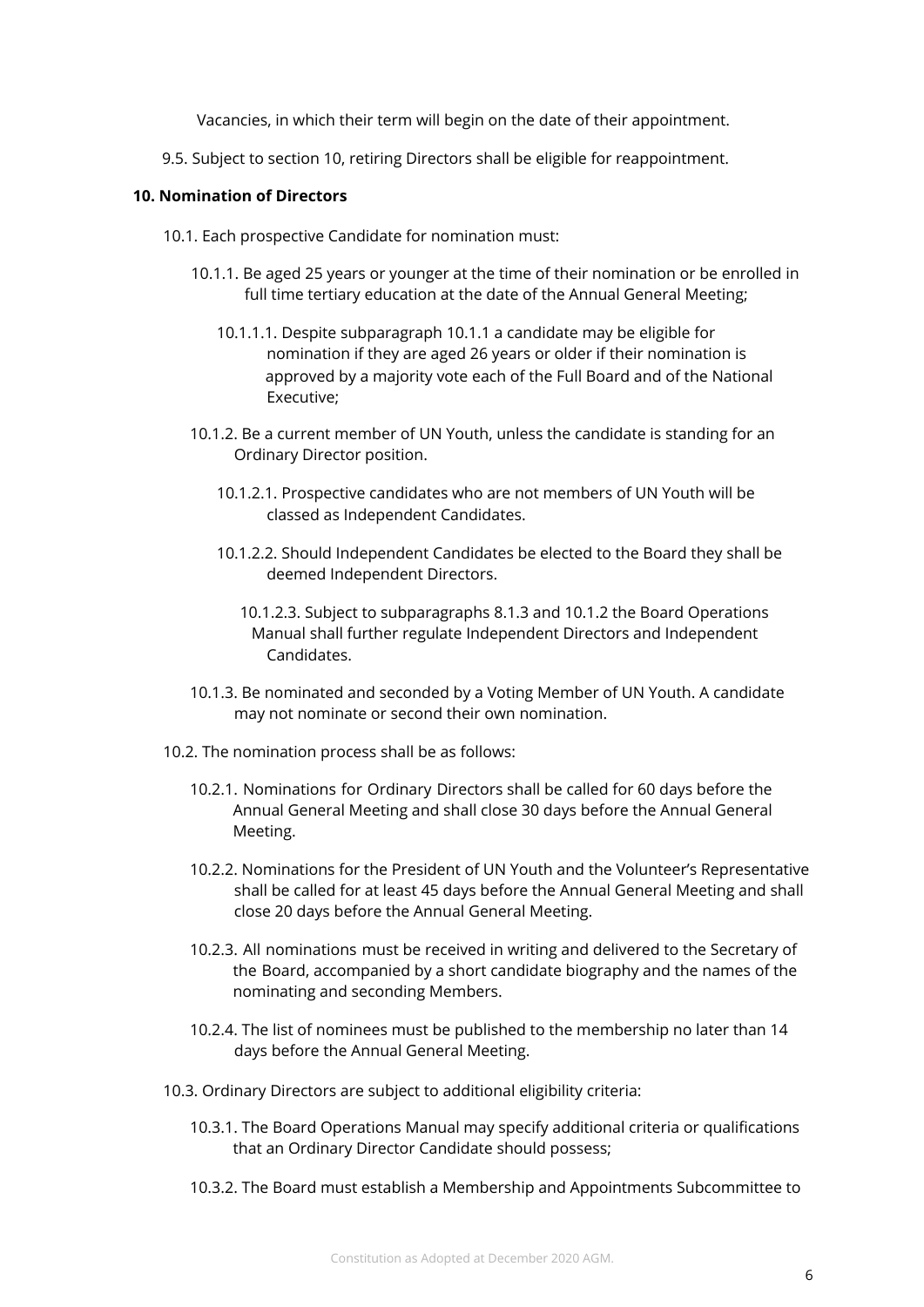vet; interview and otherwise determine the suitability of any Ordinary Director Candidates;

10.3.3. Such a Subcommittee shall then refer any number of Ordinary Director Candidates to the Membership for election at the AGM. A Candidate must be referred to be eligible for election.

#### **11. Powers, roles and responsibilities of the Board**

- 11.1. The Board shall be entitled to exercise all powers of UN Youth.
- 11.2. The Board shall delegate all powers necessary to implement the strategic plans and perform the operational functions of UN Youth to the National Executive.
- 11.3. The primary role of the Board is to be the governing board of UN Youth, its functions including, but not limited to:
	- 11.3.1. Setting and approving UN Youth's strategic plans;
	- 11.3.2. Exercising financial oversight;
	- 11.3.3. Performing risk management;
	- 11.3.4. Determining UN Youth's policy and values;
	- 11.3.5. Overseeing key Volunteer appointments.
- 11.4. The Board may delegate any of its powers or functions to a Subcommittee of the Board.
- 11.5. The Board, by way of Resolution, may delegate any of its powers permitted to be delegated by law to an individual. Such a Resolution must state the nature, purpose and expiry of any such delegation.
- 11.6. The Board shall be responsible for the exercise of all delegated powers as if it were a decision made by the Full Board.

## **12. Subcommittees of the Board**

- 12.1. The Board may establish Subcommittees of the Board and delegate powers or functions to a Subcommittee in accordance with paragraph 11.4. The Board Operations Manual must stipulate the extent and scope of any such delegation of powers.
- 12.2. The Board shall appoint individuals to Subcommittees by way of resolution:
	- 12.2.1. Subcommittee members must be Members of UN Youth or Directors.
- 12.3. The Quorum of any Subcommittee of the Board must include one Ordinary Director of the Board.

#### **13. Chairperson of the Board**

13.1. The Board must appoint a Chairperson of the Board.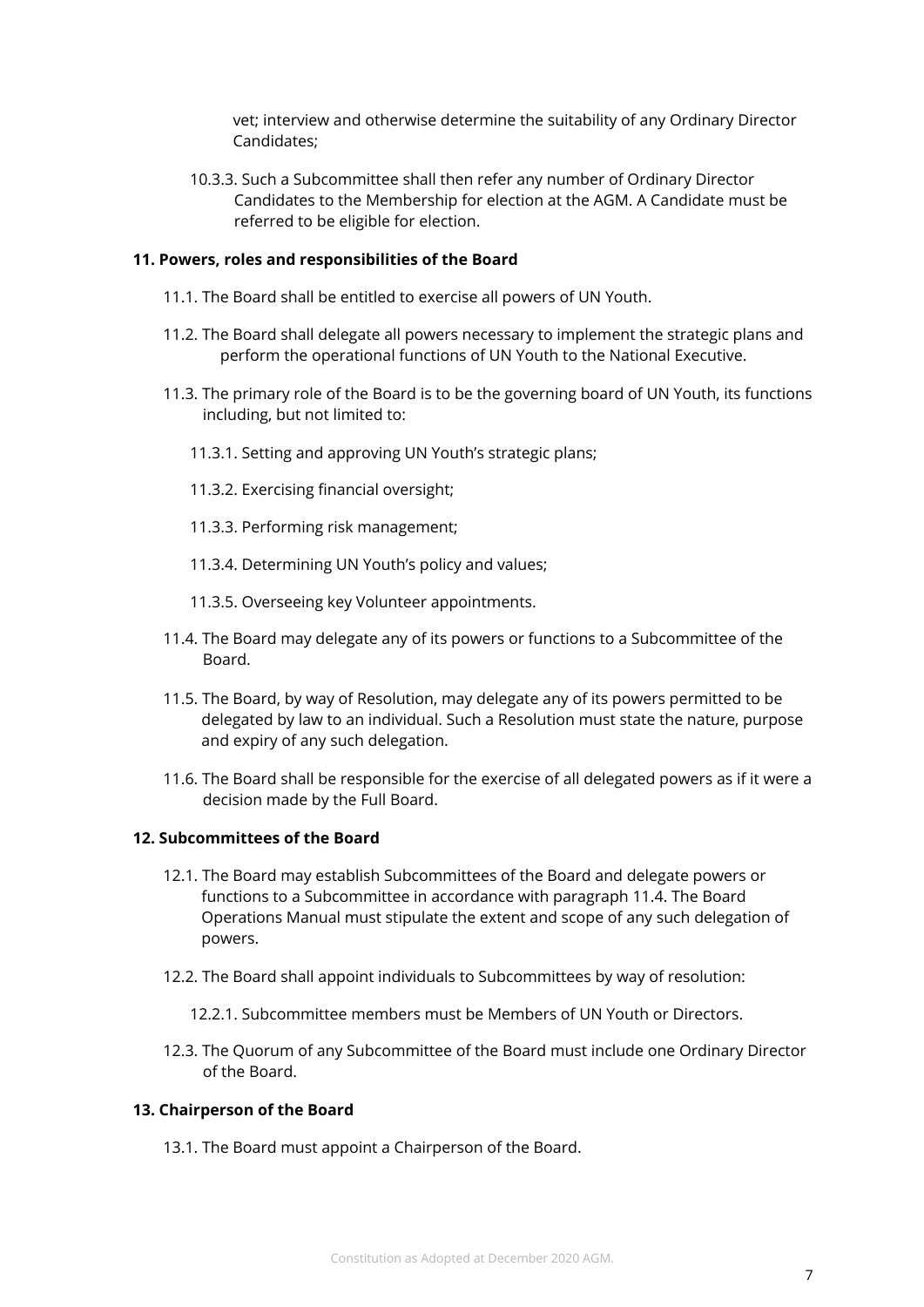- 13.1.1. Only Ordinary Directors may be appointed Chairperson of the Board.
- 13.1.2. The Chairperson shall be appointed by Resolution of the Board.
- 13.2. Should the Chairperson resign from their position as Chairperson or as a Director of UN Youth, the Board must appoint a new Chairperson within 30 days.
- 13.3. The Board may further appoint a Vice-Chairperson, who may exercise all powers and duties of the Chairperson, should the Chairperson be unable to act.
- 13.4. Should the Chairperson and an appointed Vice-Chairperson both be unable to act, the President of UN Youth may assume the powers of the Chairperson.

## **14. Secretary of the Board**

- 14.1. The Board must appoint a Secretary of the Board.
- 14.2. The Secretary of the Board must be a member of UN Youth but is not required to be a Director.

#### **15. Meetings of the Board**

15.1. The Board shall be required to meet at least once every six weeks. 15.2. Board

meetings may be held via digital means in full or part as required. 15.3. Meetings shall

be set, convened and adjourned by the Chairperson of the Board.

- 15.3.1. Two members of the Board may, by written notice delivered to the Chairperson and Secretary of the Board, require the Chairperson to convene a meeting of the Board no less than seven and no more than 14 days from the date of the notice.
- 15.3.2. Notice of meetings must be given to the Board no less than seven days before the proposed meeting.
- 15.3.3. Accompanying agenda items, motions, reports and supporting documentation must be distributed to the Board no less than five days before the proposed meeting.
- 15.3.4. Directors may, by unanimous consent, waive any notice period required to have Board meeting.
- 15.3.5. Notice of meetings and all accompanying agenda items, motions, reports and supporting documentation must simultaneously be made available to the Membership.
- 15.4. Quorum of Board Meetings shall be five Directors.
- 15.5. Any Member may attend a meeting of the Board, however Members will only have speaking rights at Board Meetings when recognised by the Chairperson of the Board.
- 15.6. At any time during the meeting the Board may resolve to exclude non-Directors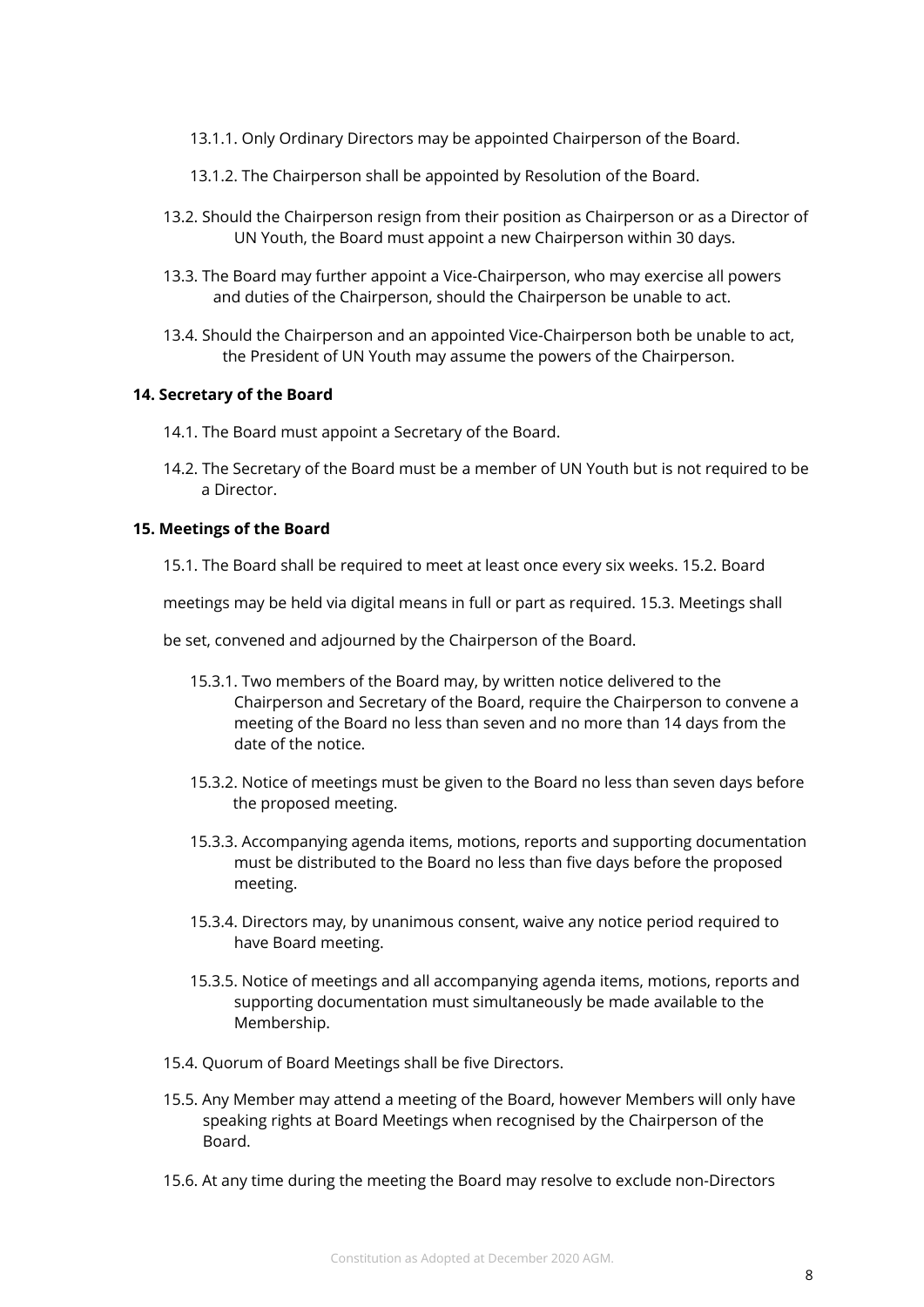from the meeting to discuss sensitive matters. Once discussion has concluded, non-Directors shall be re-admitted.

#### **16. Decisions of the Board**

- 16.1. The Board may only exercise its powers by way of Resolution.
- 16.2. A Resolution of the Board shall be binding on all Members.
- 16.3. Each Resolution of the Board must be proposed and seconded by a separate individual Director.
- 16.4. A Resolution shall be deemed passed if it is assented to by a 51% majority of Directors present and voting at a Board Meeting.
	- 16.4.1. Each Director shall have one vote.
	- 16.4.2. Directors may not delegate their vote to any other individual.
	- 16.4.3. Directors absent from Board Meetings are not entitled to vote. These shall be recorded as no-votes and the Director shall be deemed not-voting.
	- 16.4.4. Board members may not abstain from a vote except:
		- 16.4.4.1. In accordance with section 18, Conflicts of Interest; or
			- 16.4.4.2. With permission of the Chairperson; providing that the Chairperson is confident the abstaining Director has justified reasons for an abstention, and is not in breach of their Director Duties.
		- 16.4.4.3. The Chairperson may not allow an abstention in accordance with 16.4.4.2 should the abstention result in a tied vote.
	- 16.4.5. For the purpose of paragraph 16.4 a Director who abstains from a vote shall be considered not-voting.
	- 16.4.6. Should a Director abstain from a vote they may still be counted as present for the purposes of determining quorum.
- 16.5. The Board may pass a Resolution between Meetings of the Board via circular motion.
	- 16.5.1. The full details of the resolution, including its proposer, seconder and any supporting documentation must be distributed to the Directors no less than seven days before the Resolution is to be determined.
	- 16.5.2. Directors shall indicate their vote by returning written notice to the Chairperson and Secretary of the Board.
	- 16.5.3. A Resolution must receive affirmative votes from 75% of the appointed Directors to pass via circular motion.
	- 16.5.4. Any Director may, by written notice to the Chairperson and Secretary of the Board, require the Resolution to be tabled and debated at the next Board Meeting.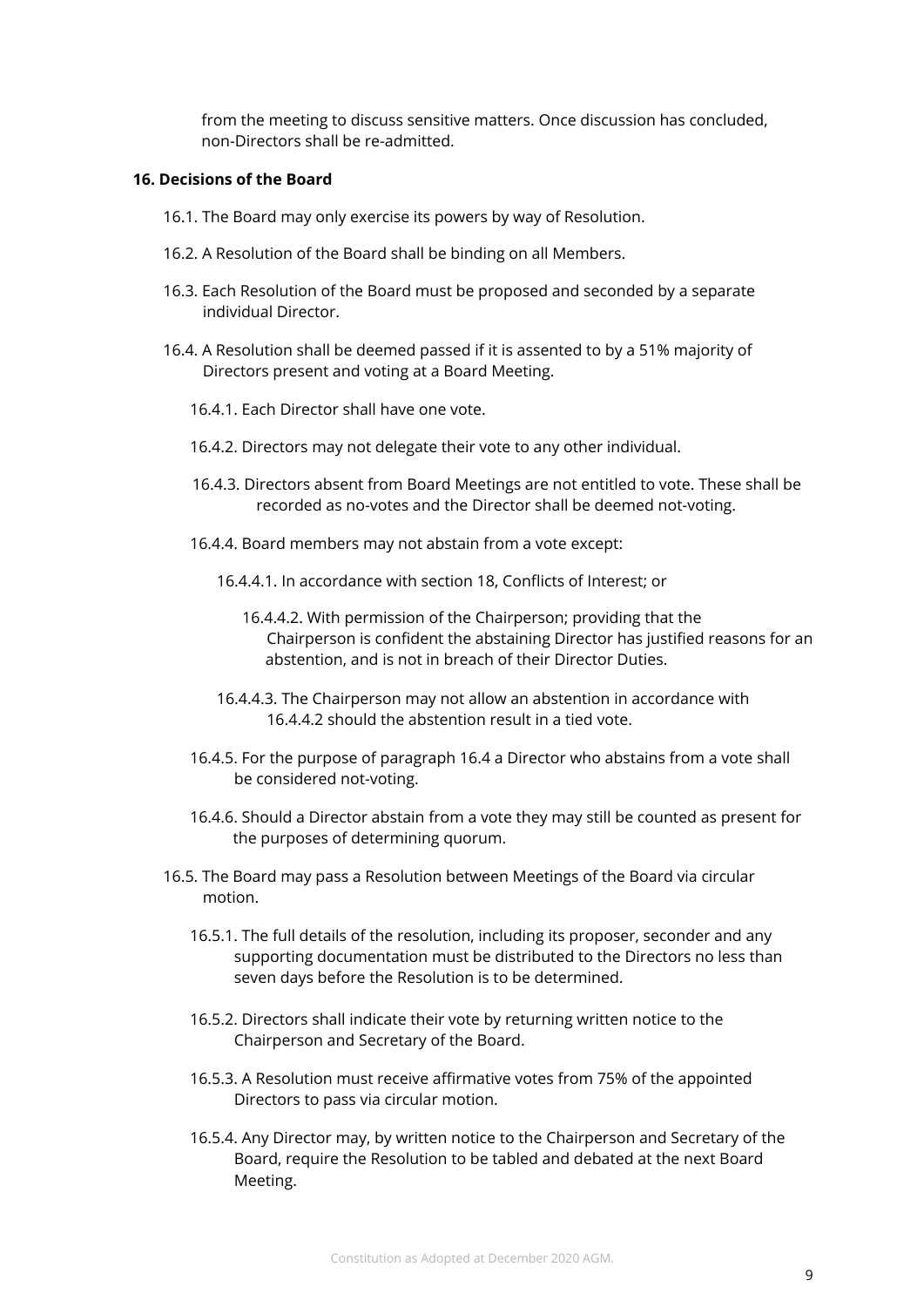### **17. Directors Duties**

- 17.1. Directors shall be subject to the following general duties, owed to UN Youth:
	- 17.1.1. A Director, when exercising powers or performing duties as a Director must act in good faith and in what the Director believes to be the best interests of UN Youth;
	- 17.1.2. A Director, when exercising powers or performing duties as a Director must exercise the care, diligence and skill that a reasonable Director would exercise in the same circumstances;
	- 17.1.3. A Director may only exercise powers for proper purposes.
- 17.2. Directors must, at all times, comply with the terms of this Constitution, the Governing Documents of UN Youth and the Laws of New Zealand.
- 17.3. The Directors shall be deemed as Officers for the purposes of the Incorporated Societies Act 1908 and shall be entered as Officers on the Societies Register.
- 17.4. The Directors shall be deemed as Officers for the purposes of the Charities Act 2005 and shall be entered as Officers on the Charities Register.

#### **18. Conflict of Interests**

- 18.1. No Decision-maker who has a material conflict of interest in a decision shall participate in the decision, and must recuse themselves of making the decision, or abstain from voting on the matter.
- 18.2. The Board must provide for a conflicts of interest management system within the National Policy Manual.

#### **19. Cessation of Membership to the Board**

- 19.1. A Director's membership to the Board can only be terminated when:
	- 19.1.1. The Director, with three weeks' notice, sends a letter of resignation to the Secretary and Chairperson of the Board tabling their resignation;
	- 19.1.2. The Director is removed by a Special Resolution of the Board; or 19.1.3. The

Director is removed by a Resolution at a General Meeting of UN Youth; or

- 19.1.4. The Director is removed by an Ordinary Resolution after a decision of a Disciplinary Panel; or
- 19.1.5. Their term ends in accordance with the provisions of this constitution.
- 19.2. Termination under subparagraph 19.1.2 must be for cause, being a breach of Director's Duties, the Laws of New Zealand or any term in this Constitution or the Governing Documents of UN Youth.
- 19.3. Upon termination of their position the Director must return all UN Youth property within seven days of their termination.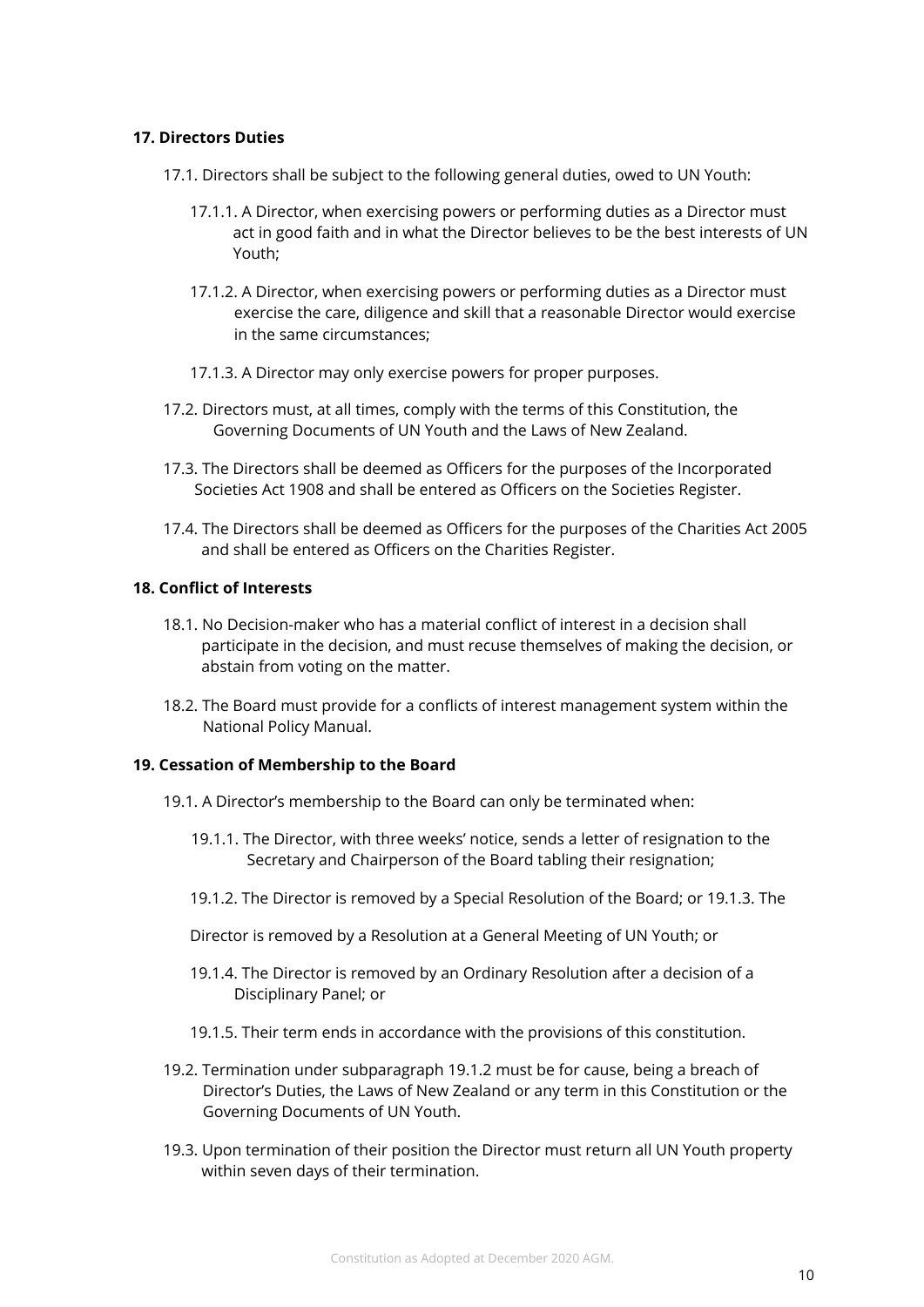19.4. Subject to section 19 the Board Operations Manual may further regulate the cessation of Board Membership.

#### **20. Appointment of Casual Vacancies of the Board**

- 20.1. Vacancies of Ordinary Director Seats:
	- 20.1.1. At any time there are less than five Ordinary Directors currently appointed to the Board, the Board may appoint an individual to the Board as an Ordinary Director by way of Unanimous Resolution.
	- 20.1.2. Any Ordinary Directors appointed under this paragraph must resign at the end of the calendar year they were appointed in.
- 20.2. Vacancy of the Volunteer's Representative:
	- 20.2.1. Should the position of the Volunteer's Representative become vacant prior to 1 July during a calendar year, a Special General Meeting must be called to elect a new Volunteer's Representative. The Volunteer's Representative's terms shall be from the date of their election to 31 December of the year they were elected.
	- 20.2.2. Should the position of Volunteer's Representative become vacant on or after 1 July during a calendar year, a Volunteer's Representative must be appointed by a Resolution of the National Executive, and then ratified by a Resolution of the Board. The Volunteer's Representative's terms shall be from the date of their appointment to 31 December of the year they were appointed.
- 20.3. Vacancy of the President of UN Youth:
	- 20.3.1. Should the position of President become vacant prior to 1 October during a calendar year, a Special General Meeting must be called to elect a new President. The President's term shall be from the date of their election to 31 December of the year they were elected.
	- 20.3.2. Should the position of President become vacant on or after 1 October during a calendar year the Board shall appoint an Acting President of UN Youth.
		- 20.3.2.1. The Board must appoint an existing Executive Officer as Acting President.
		- 20.3.2.2. The Acting President shall perform all management responsibilities of the President of UN Youth.
		- 20.3.2.3. The Acting President shall not be appointed a Director of UN Youth.
		- 20.3.2.4. The Acting President shall be given speaking rights at meetings of the Board, but shall not be given voting rights or be counted toward quorum of the Board.
- 20.4. When the number of Directors falls to four or less the National Executive must, within 2 weeks, call a Special General Meeting to elect the requisite number of individuals to bring the membership of the Board to five Directors.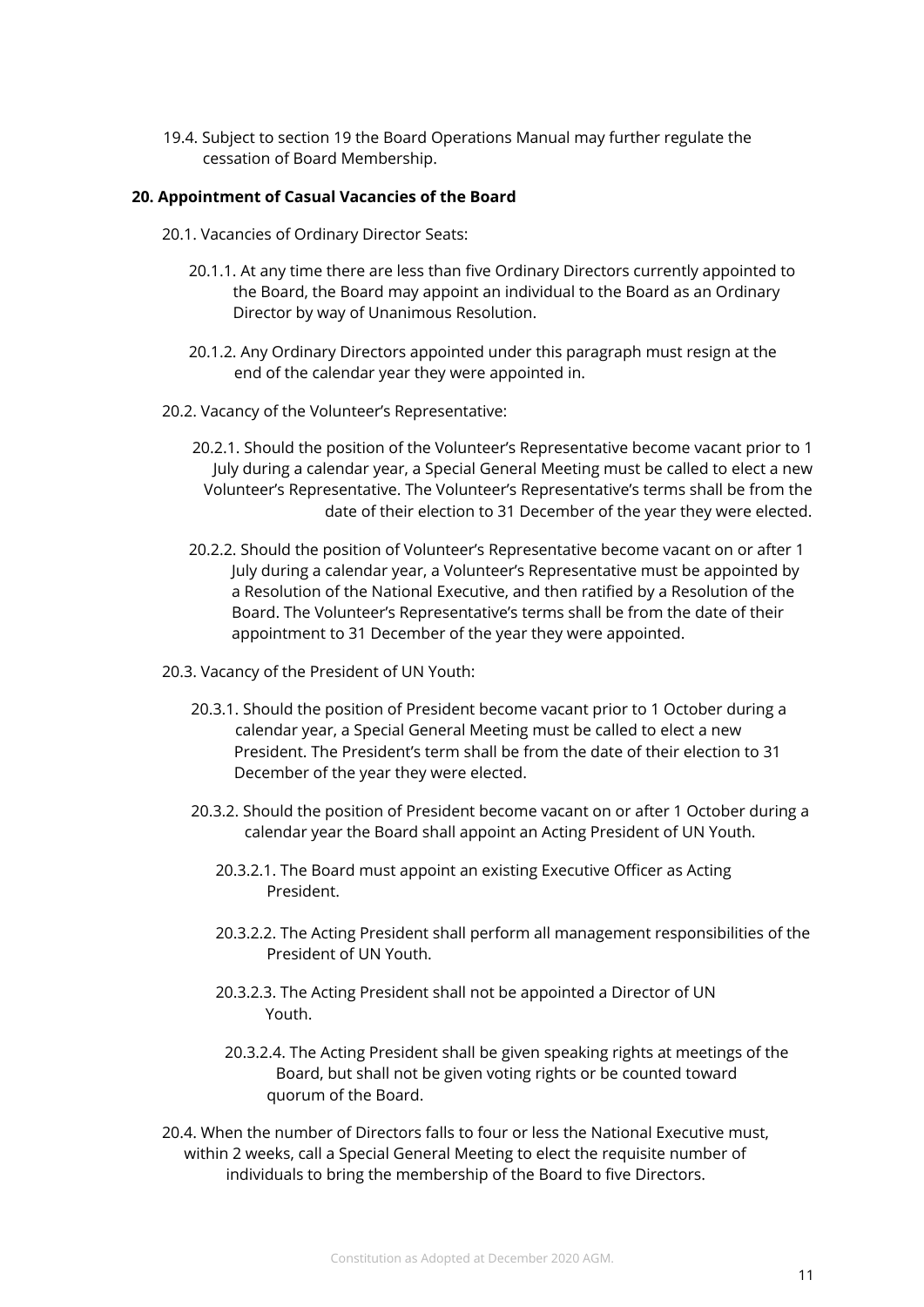20.5. Subject to this section, the Board Operations Manual may further regulate the appointment of casual vacancies.

### **21. Motion of No-Confidence in the Board of Directors**

- 21.1. A motion of no-confidence in the Board shall be held following:
	- 21.1.1. A motion signed by the lesser of 25% of the Voting Membership or 40 Voting Members of UN Youth being delivered to the Secretary of the Board; or
	- 21.1.2. The National Executive passing a Special Resolution to call a motion of no-confidence in the Board.
		- 21.1.2.1. The National Executive must immediately inform the Secretary of the Board in writing should they pass such a Special Resolution.
- 21.2. As soon as Secretary of the Board has received written notice in accordance with paragraph 21.1 the Board must cease its operations, and a Special General Meeting must be called within 21 days.
	- 21.2.1. The business of the Special General Meeting shall be to pass a vote of confidence in each individual member of the Board.
	- 21.2.2. Each Director that receives a majority of no-confidence votes must immediately table their resignation in accordance with paragraph 19.1.1.
- 21.3. Following the Special General Meeting, the Board may resume its business and deal with any resignations and casual vacancies in accordance with sections 19 and 20.

#### **The Executive Committee of UN Youth**

#### **22. Composition of the Executive Committee**

- 22.1. The Executive Committee shall be composed of:
	- 22.1.1. The President of UN Youth;
	- 22.1.2. The National Financial Officer; and
	- 22.1.3. Three to 11 further Executive Officers.
- 22.2. The President of UN Youth shall be both a Director of the Board and a Member of the Executive Committee of National Management.

#### **23. Appointment of Executive Officers**

- 23.1. The President of UN Youth shall be appointed in accordance with section 9.
- 23.2. All other Executive Officers shall be appointed by the Board by way of Resolution, which shall set out the term each Executive Officer shall hold office for.
- 23.3. Subject to the Constitution, the National Policy Manual may further regulate the appointment of the National Executive.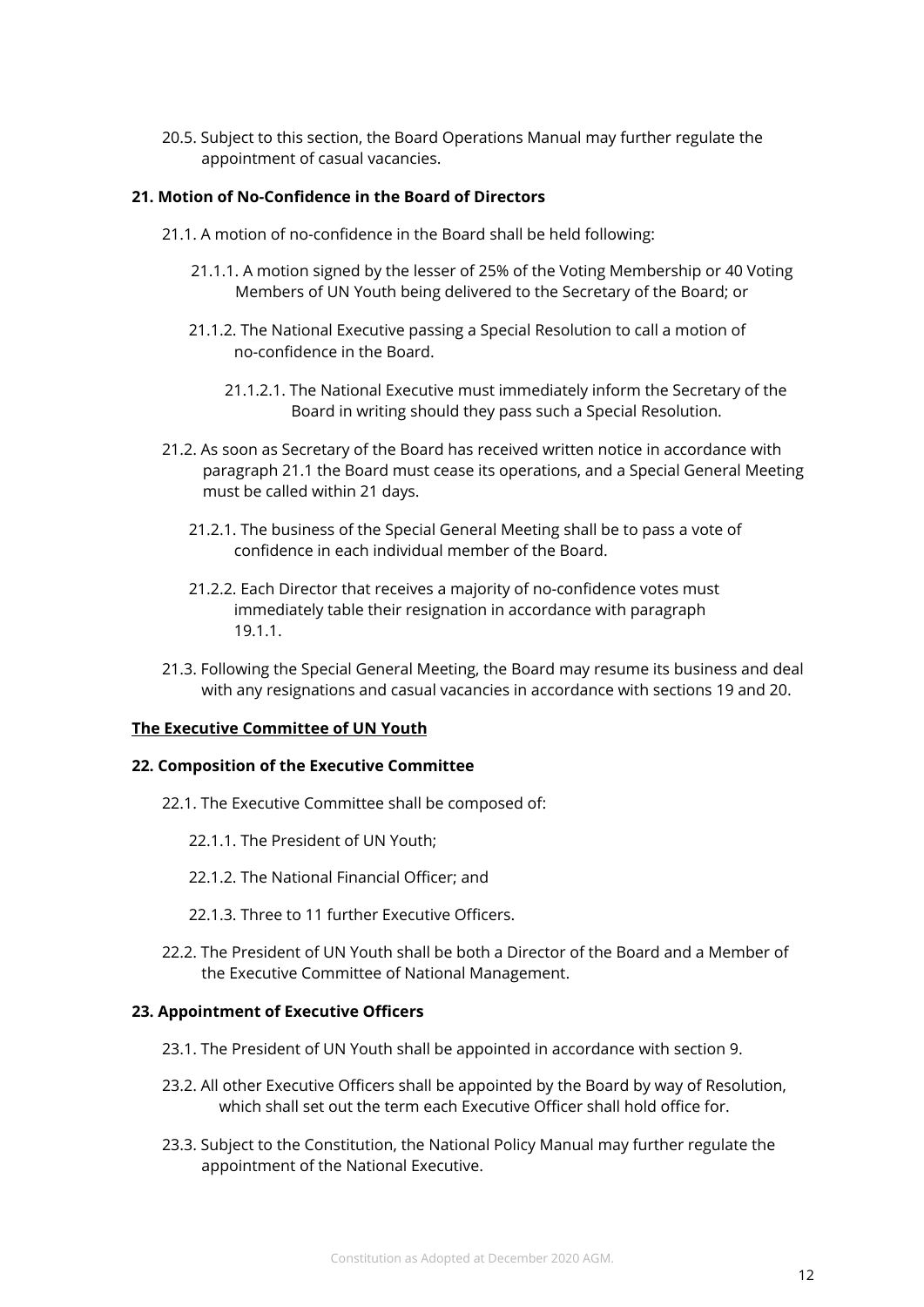#### **24. Cessation of Executive Officer Title**

- 24.1. The President of UN Youth ceases to be an Executive Officer when they cease to be a Director of the Board in accordance with section 19.
- 24.2. An Executive Officer's position is terminated when:
	- 24.2.1. The Executive Officer resigns from their position, giving three weeks' notice;
	- 24.2.2. The Executive Officer's term expires, in accordance with their appointing resolution;
	- 24.2.3. The Executive Officer is removed from their position by a Special Resolution of the Board.
	- 24.2.4. The Executive Officer is removed from their position by a decision of the Disciplinary Panel.

#### **Other Management Matters**

#### **25. Appointment of Officeholders**

- 25.1. An Officeholder is an individual appointed to a position within the management structure of UN Youth who is not a Director or Executive Officer.
- 25.2. The Board must approve the appointment of an Officeholder who, by virtue of their position:
	- 25.2.1. Is able to exercise significant influence over the finances of UN Youth; or
	- 25.2.2. Is able to exercise significant influence over the reputation and public perception of UN Youth; or
	- 25.2.3. Is able to bind UN Youth to significant liability.

#### **26. Authority to Bind the Society**

- 26.1. UN Youth may only enter into a legal agreement or incur liabilities in respect of any action by the following means:
	- 26.1.1. A Resolution of the Board;
	- 26.1.2. A decision of the National Executive, or of an Executive Officer;
	- 26.1.3. A resolution of the Society at a General Meeting; or
	- 26.1.4. An exercise of a power validly delegated by the Board or the National Executive.
- 26.2. The Board must authorise, by way of resolution, the entrance into any legal agreement or incurrence of any liability that would bind UN Youth for a term longer than six months:
- 26.3. The National Executive shall have authority to bind UN Youth to the extent necessary to perform their duties.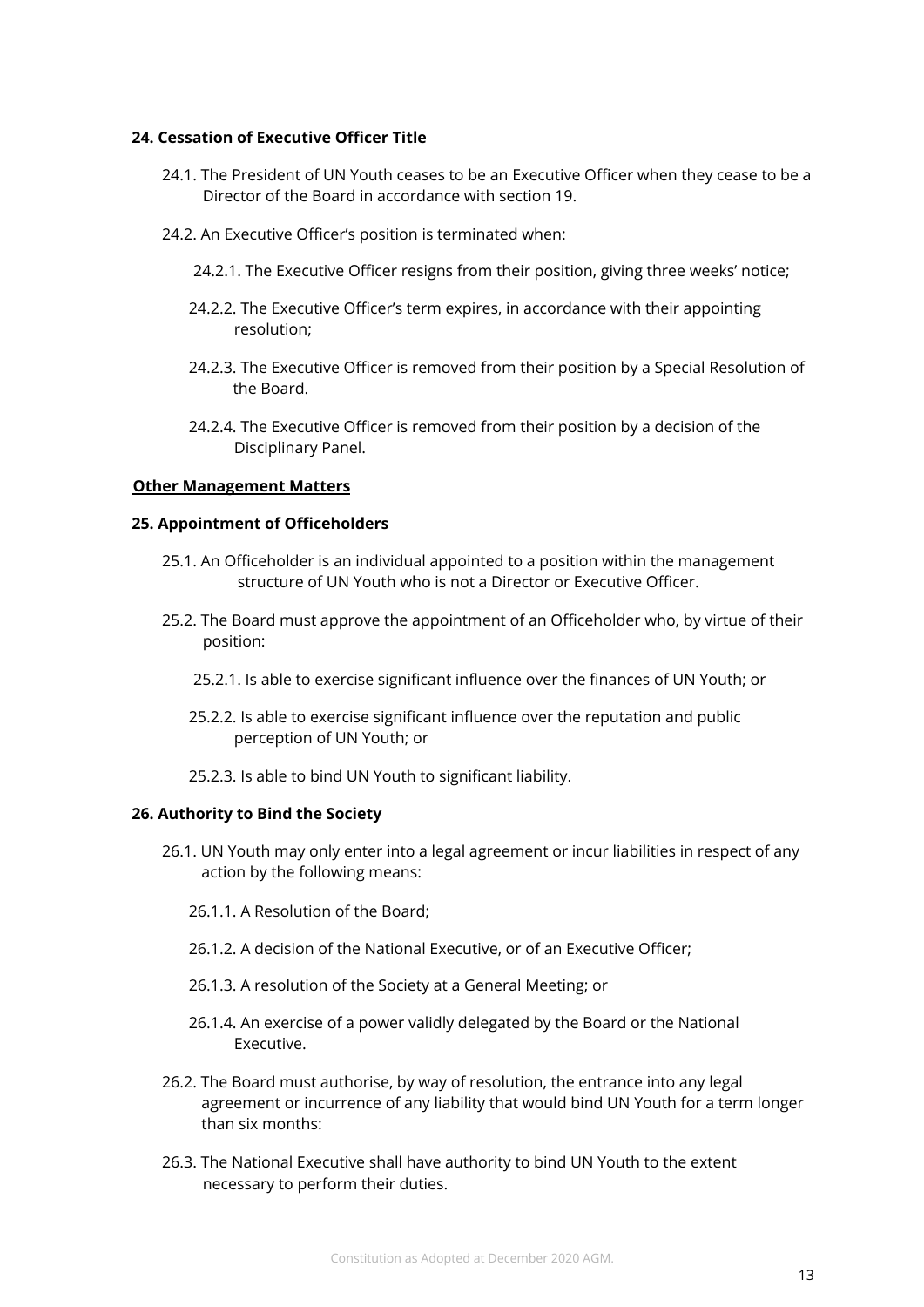- 26.4. Any deed or written contract purporting to bind UN Youth may only be executed, Under Seal, under seal by:
	- 26.4.1. The signature of two Directors;
	- 26.4.2. The signature of one Director and the Secretary of the Board; or
	- 26.4.3. The signature of the Secretary of the Board alone, where the Board has passed a Resolution authorising the entrance into the agreement.

#### **27. Disciplinary Proceedings**

- 27.1. A breach of the Governing Documents of UN Youth by a Member, Officeholder, Executive Officer or Director shall be subject to an investigation by the Disciplinary Panel.
- 27.2. The Disciplinary Panel shall have the power to:
	- 27.2.1. Make a decision to remove an individual from their position within UN Youth;
	- 27.2.2. Make a decision to terminate an individuals' membership to UN Youth;
	- 27.2.3. Make a decision affecting the rights of an individual to participate in UN Youth activities, or hold office.
		- 27.2.3.1. A decision made under 27.2.3 may only have affect for a maximum period of one calendar year.
	- 27.2.4. A decision of the Disciplinary Panel shall in no way limit the powers of the Board.
- 27.3. An individual being investigated by the Panel shall have the right to appear before the Panel, or provide the Panel with written submissions.
- 27.4. An individual may only appeal a decision of the Disciplinary Panel to the Full Board on one or more of the following grounds:
	- 27.4.1. Breach of the principles of natural justice;
	- 27.4.2. That the Panel's Decision was unreasonable;
	- 27.4.3. A member of the Disciplinary Panel was biased, or was unfit to decide on the matter.
- 27.5. The Board must include in the National Policy Manual the rules and investigatory process of the Disciplinary Panel

#### **28. Grievance Procedure**

- 28.1. All Members of UN Youth shall be entitled to lodge a grievance against:
	- 28.1.1. Another member of UN Youth;
	- 28.1.2. A Director, Executive Officer or Officeholder;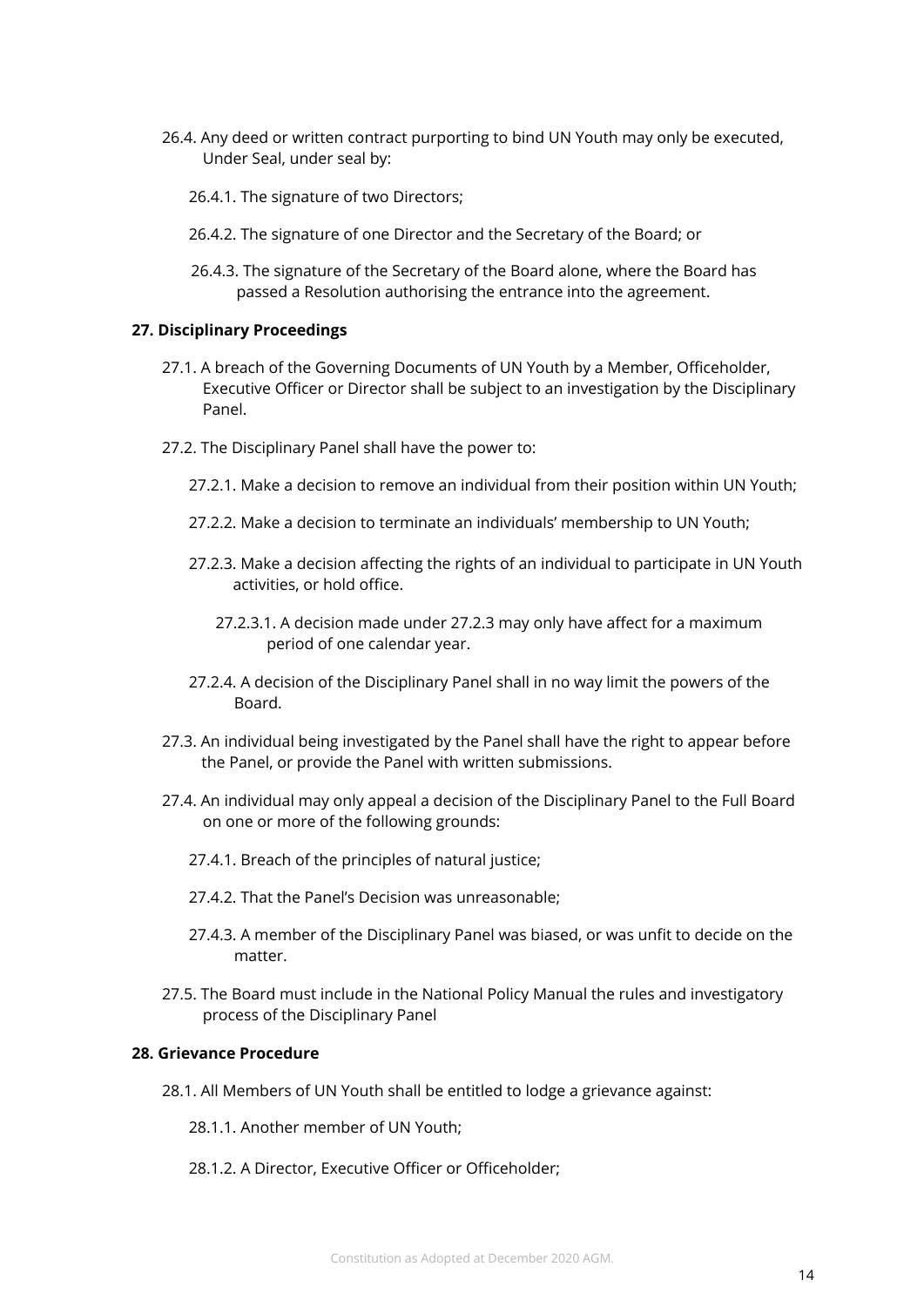- 28.1.3. A decision made by an Officeholder or Executive Officer; or
- 28.1.4. A decision made by the National Executive.
- 28.2. Every Member who lodges a grievance must receive a response from the Board or the National Executive.
- 28.3. The Board must include in the National Policy Manual the rules and process of the Grievance Process.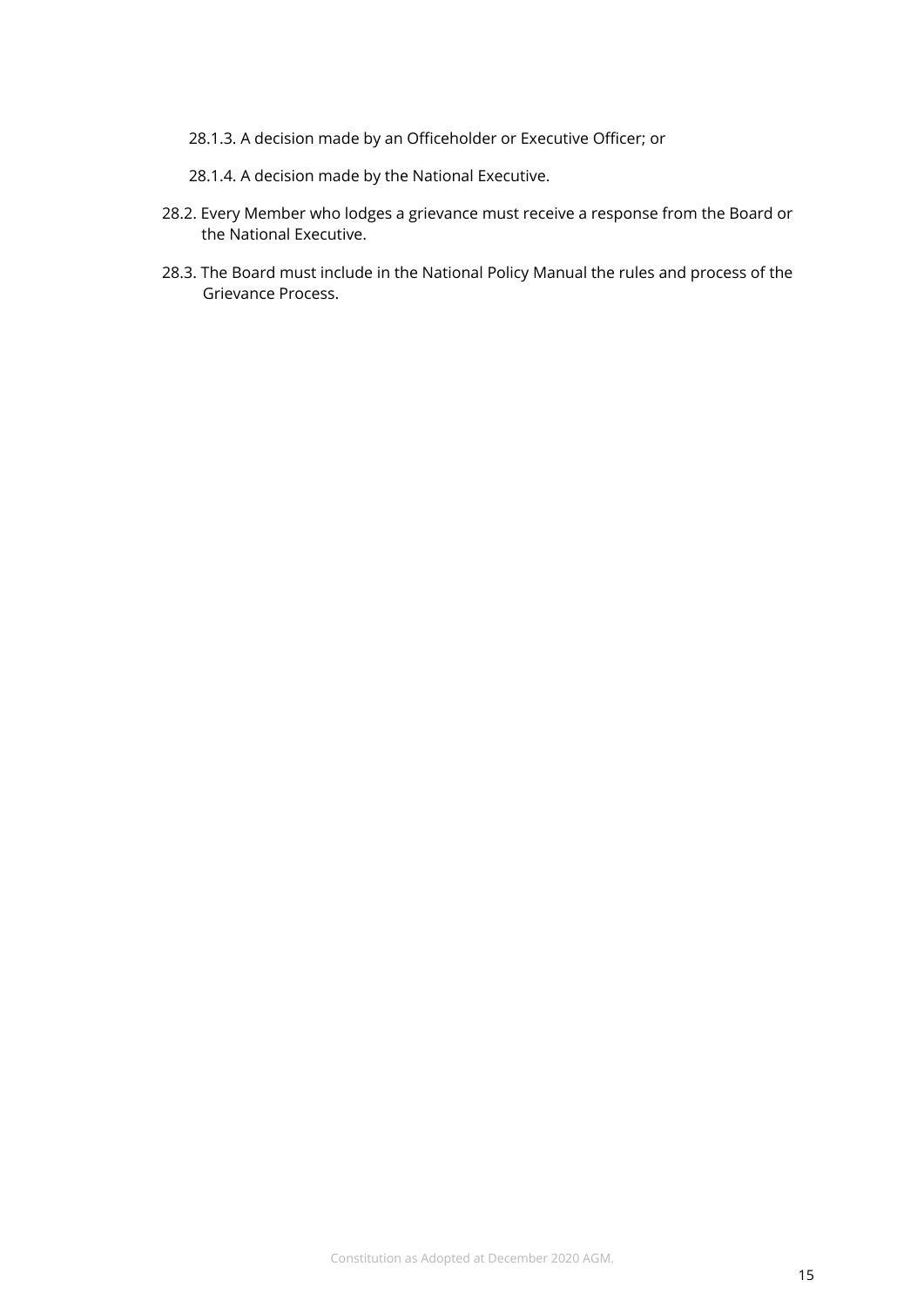# **PART THREE: MEMBERSHIP AND GENERAL MEETINGS**

# **29. Eligibility for Membership**

- 29.1. Only a natural person may become a Member.
- 29.2. To be eligible for membership, a person must be either:
	- 29.2.1. enrolled full-time at a primary, secondary or tertiary educational institution in New Zealand; or
	- 29.2.2. a New Zealand citizen or permanent resident or non-permanent resident who is aged 25 years or younger; or
	- 29.2.3. appointed as a Member expressly in writing by the unanimous agreement of the Board.
- 29.3. In order to become a Member, a person who meets eligibility must register for membership by accurately completing a membership registration form.

## **30. Conditions of Membership relating to UNANZ**

- 30.1. Every Member, by virtue of their membership, and every Director, from their election, is deemed to have agreed to be bound by this Constitution, the Governing Documents of UN Youth and the UNANZ constitution.
- 30.2. Every Member, by virtue of their membership of UN Youth, and every Director, from their election, is deemed to be a member of UNANZ.

# **31. Membership Term**

- 31.1. Membership of UN Youth is for a term of one calendar year, beginning 1 January and ending 31 December.
- 31.2. Membership to UN Youth shall automatically renew, as long as the Member remains eligible, unless the Members opts out of membership by informing a specified member of the National Executive.

# **32. Register of Members**

- 32.1. A specified Executive Officer must maintain a register of Members. Such a register may be maintained electronically.
- 32.2. Members shall not be permitted access to the register of members unless authorised by the National Executive. A Member may request access to their personal details held by UN Youth.
- 32.3. Any Member may amend their membership information, including contact details, by giving notice to a specified Executive Officer. Upon receipt of such a notice, the specified Executive Officer must update that Member's details in the register of Members. It is the responsibility of each individual Member to keep their membership information updated.

#### **33. Cessation of Membership**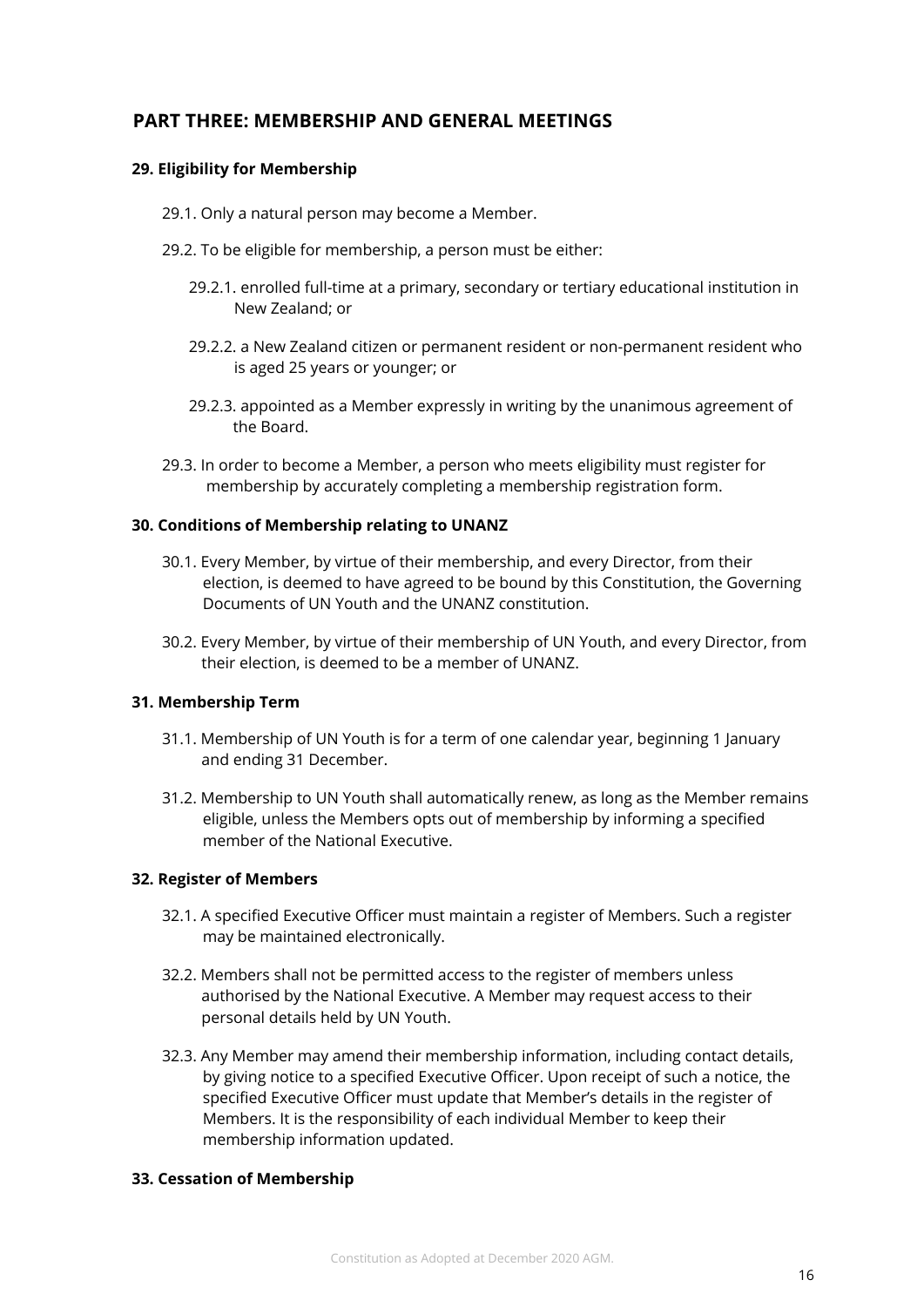33.1. Any Member may relinquish membership by giving written notice to a specified Executive Officer. An email message will constitute written notice for the purpose of this sub-clause.

#### **34. Termination of Membership**

- 34.1. A Member's membership may be terminated by the Board or a specified Subcommittee of the Board in accordance with the Board Operations Manual.
- 34.2. Membership may be terminated by reason of:
	- 34.2.1. A breach of the terms contained within this Constitution;
	- 34.2.2. A breach of any terms contained within the Governing Documents of UN Youth.
- 34.3. A Member may appeal the decision to terminate their membership via written application to the full Board.
- 34.4. The Board Operations Manual must specify the procedure for decisions to terminate membership and the process for appealing a decision to terminate membership.

#### **35. Annual General Meeting**

- 35.1. UN Youth must hold an Annual General Meeting (**"AGM"**) between 1 November and 31 December every year.
- 35.2. Notice of the AGM:
	- 35.2.1. Notice of the time, date and location of the AGM must be no less than 28 days.
	- 35.2.2. The National Executive must provide notice of the AGM to all Members using their last known email addresses, or notice on the website of UN Youth.
	- 35.2.3. Notice of the AGM must include:
		- 35.2.3.1. All proposed motions validly proposed to be voted on at the AGM;
		- 35.2.3.2. All reports to be accepted at the AGM; and
		- 35.2.3.3. Any supplementary information to any AGM item.
- 35.3. The business of every AGM must include:
	- 35.3.1. Receiving and accepting the minutes of the previous AGM and of any SGM held since the last AGM;
	- 35.3.2. Receiving and accepting the reports from the National Executive;
	- 35.3.3. Receiving and accepting the reports from Regional Councils;
	- 35.3.4. Receiving and accepting the audited accounts for the last financial year;
	- 35.3.5. The election of the President of UN Youth, the Volunteer's Representative and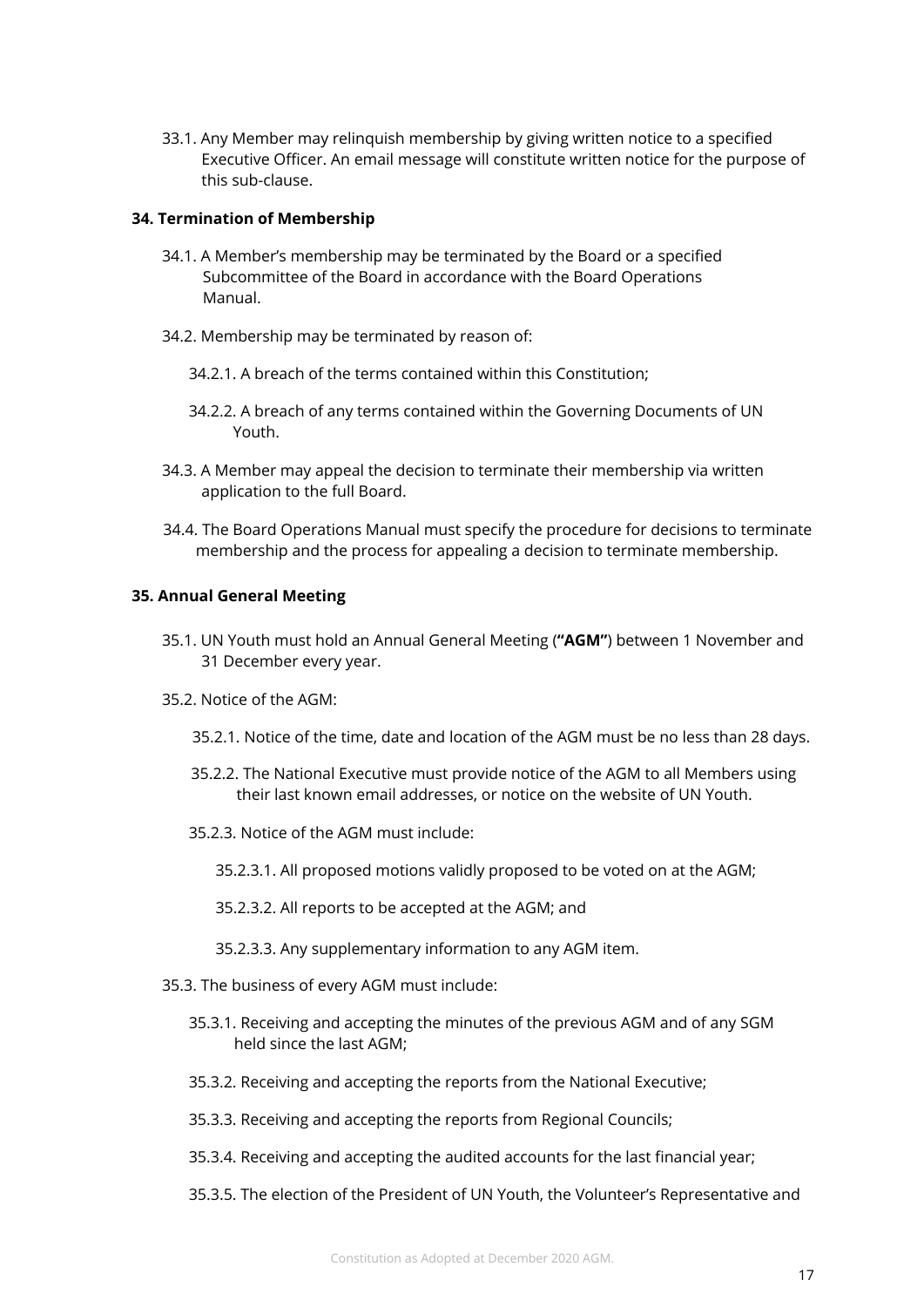any vacant Ordinary Director seat.

#### **36. Special General Meetings**

- 36.1. UN Youth must hold a Special General Meeting (**"SGM"**);
	- 36.1.1. In accordance with section 20 or 21 of the Constitution;
	- 36.1.2. If a Resolution of the Board authorises and calls for an SGM; or
	- 36.1.3. If a Special Resolution of the National Executive authorises and calls for an SGM; or
	- 36.1.4. If a petition for an SGM signed by the lesser of 25% of the Voting Members or 40 Voting Members is presented to the Secretary of the Board.
		- 36.1.4.1. Any such petition must include the purpose of the SGM and all proposed motions to be presented to Voting Membership.
- 36.2. Notice of an SGM:
	- 36.2.1. Notice of the time, date and location of an SGM must be no less than 14 days.
	- 36.2.2. The National Executive must provide notice of an SGM to all Members using their last known email addresses, and concurrently post notice on the website of UN Youth.
	- 36.2.3. Notice of an SGM must include:
		- 36.2.3.1. All proposed motions validly proposed to be voted on at the SGM;
		- 36.2.3.2. Any supplementary information to any SGM item.
- 36.3. An SGM may not consider any purpose other than that which it is convened to consider.

#### **37. General Meetings of UN Youth**

- 37.1. All members are eligible to speak at a General Meeting of UN Youth.
- 37.2. Only Voting Members may vote at a General Meeting of UN Youth.
- 37.3. All motions at a General Meeting shall be decided by Ordinary Resolution, except as otherwise required by this Constitution.
	- 37.3.1. Resolutions of a General Meeting must be proposed and seconded by a Voting Member of UN Youth.
	- 37.3.2. The Chair of the General Meeting may determine the method of voting on any motion.
	- 37.3.3. If a Voting Member requests from the floor that a motion be voted on by secret ballot, the Chair must conduct vote by secret ballot.
	- 37.3.4. An election of Society Officers must be by secret ballot.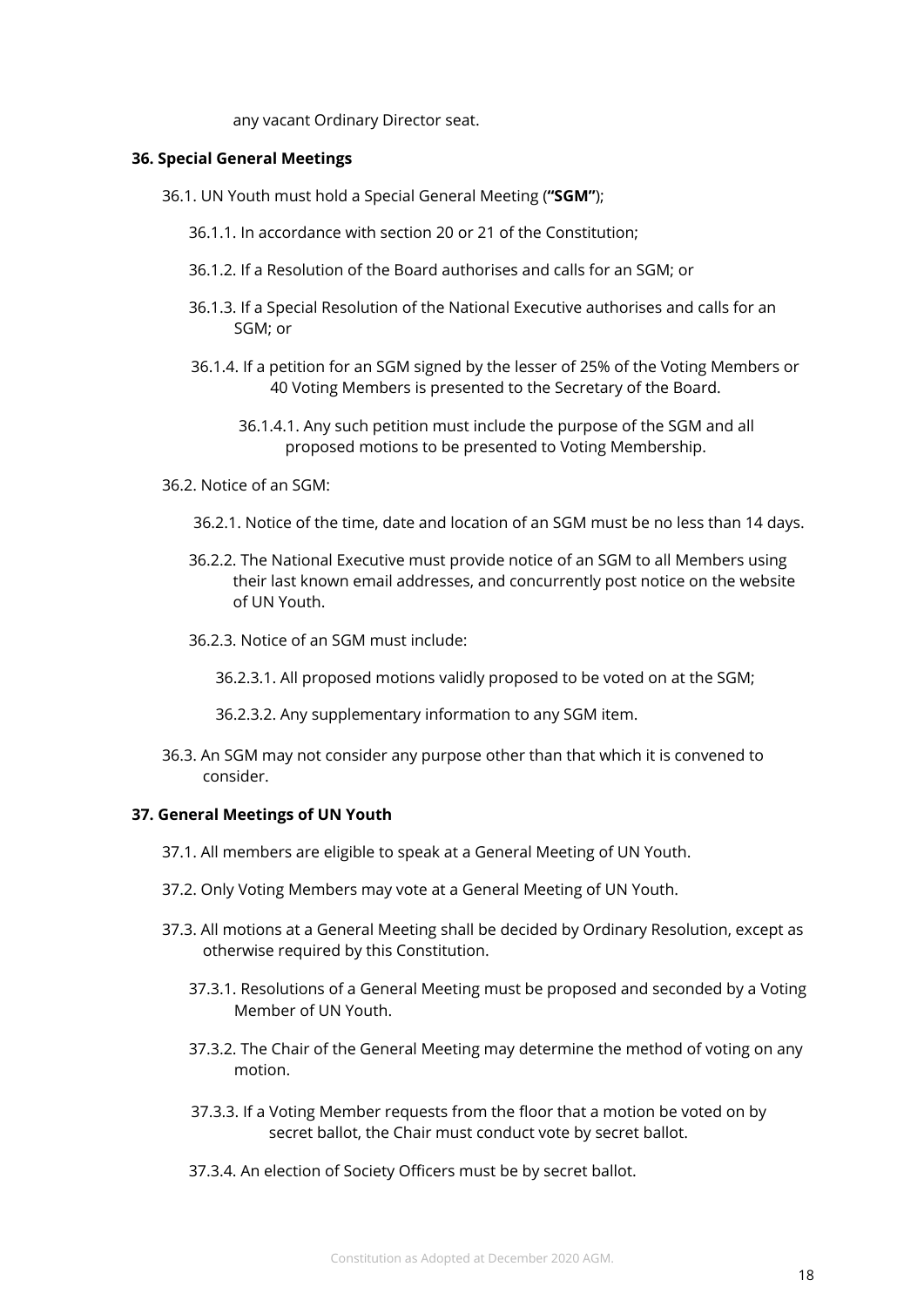- 37.4. A General Meeting shall be chaired by the President of UN Youth, or in their absence the Chairperson of the Board. However, any Voting Member may move for the appointment of any individual to chair the General Meeting.
- 37.5. Quorum of a General Meeting of UN Youth shall be the lesser 20% of the Voting Membership of UN Youth or 40 Voting Members.
	- 37.5.1. Should a Voting Member appoint a Proxy to the General Meeting, the Voting Member represented by Proxy shall be counted toward quorum of the General Meeting.
- 37.6. The Secretary of the Board shall minute all General Meetings of UN Youth, and verify that they were conducted in accordance with the Constitution;
	- 37.6.1. Should the appointed Secretary of the Board be unable to attend a General Meeting, the Board must appoint an individual able to attend the meeting as Secretary of the Board.
- 37.7. Should an election be required at a General Meeting, the National Executive shall provide for a voting mechanism and a returning officer to count and verify voting.

#### **38. Voting Members of UN Youth**

- 38.1. An individual is a Voting Member of UN Youth if they:
	- 38.1.1. Are a member of UN Youth;
	- 38.1.2. Have no outstanding debts owed to UN Youth;
	- 38.1.3. Fall into one of the following classes at the time of the General Meeting:
		- 38.1.3.1. Are currently an appointed Director or National Executive Officer;

38.1.3.2. Are currently an appointed Officeholder, or have served as an officeholder for at least 60 days in the twelve months prior to the General Meeting;

- 38.1.3.3. Were a National Conference Assistant twelve months prior to the General Meeting, including:
	- 38.1.3.3.1. All members who have attended a National Event as a Conference Assistant twelve months prior to the General Meeting; and
	- 38.1.3.3.2. Diplomacy Competition Markers who have participated in at least one marking round in the twelve months prior to the General Meeting.
- 38.2. In the event of any ambiguity, the National Executive may make a decision on a member's eligibility.
- 38.3. Voting Members may appoint a Proxy to exercise their vote at a General Meeting.

38.3.1. Appointment of a Proxy must be done by an approved Proxy form, a copy of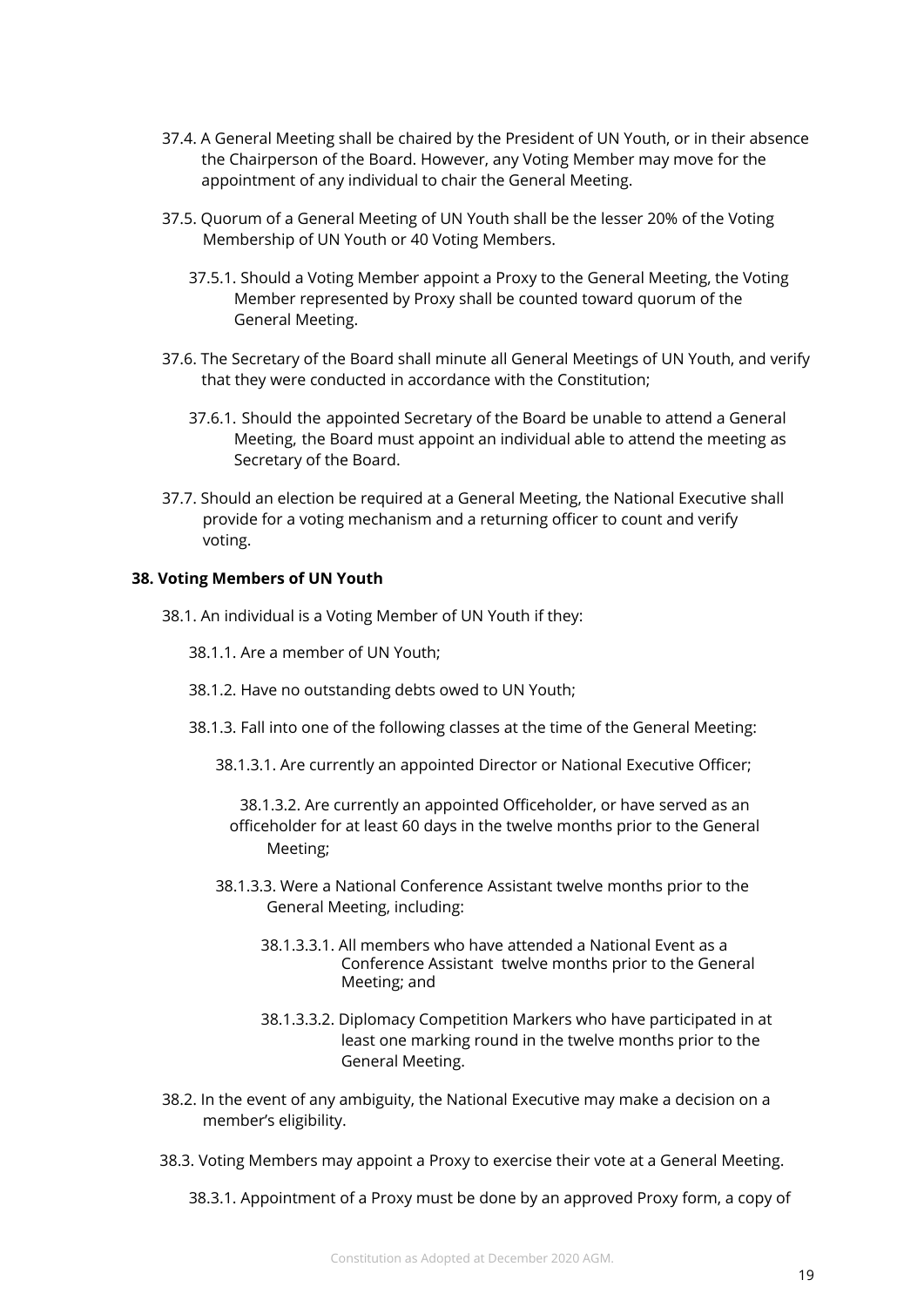which must be delivered to the Secretary of the Board by 5:00pm the day before a General Meeting.

- 38.3.2. Only a Voting Member or an Ordinary Director may be appointed as a Proxy.
- 38.3.3. An individual may be appointed as a Proxy for more than one Voting Member.
- 38.3.4. A Principal may instruct their Proxy on how to vote on each motion, or may leave voting to their Proxy's discretion.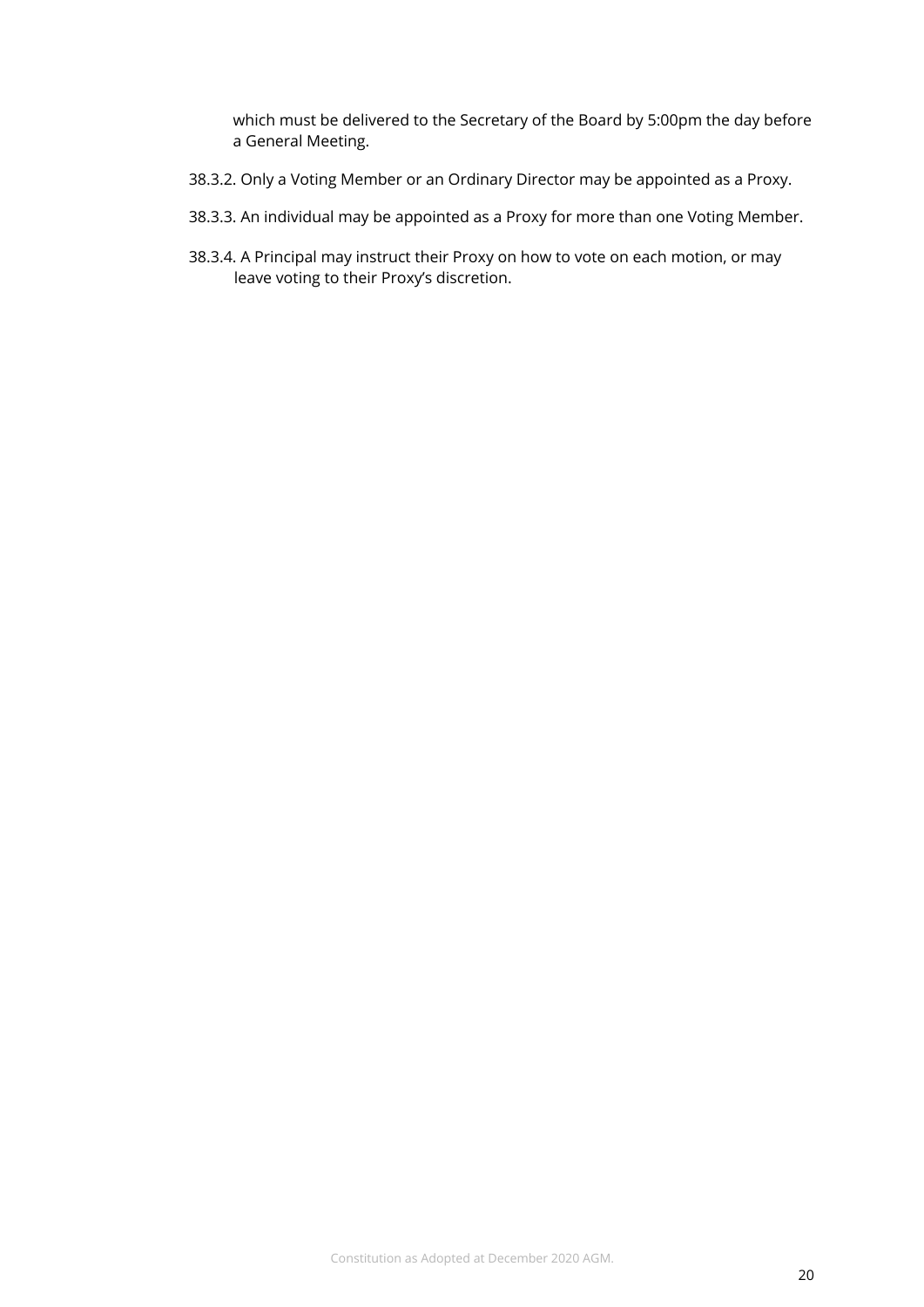# **PART FOUR: FINANCE AND ADMINISTRATIVE MATTERS**

### **39. Fees**

- 39.1. UN Youth shall not levy subscription or joining fees against its Members.
- 39.2. Subject to paragraph 39.1 UN Youth may from time to time levy any fees or charges on its Members in association with any activity or undertaking of UN Youth.

### **40. Finances**

- 40.1. The National Executive must maintain accurate financial records of UN Youth's Finances and report regularly to the Board on the financial position of the organisation.
- 40.2. All bank accounts of UN Youth must require two bank signatories to authorise every transaction.
- 40.3. The National Executive must approve all accounts paid and all accounts for payment.
- 40.4. Any transaction over the value of 20,000 New Zealand dollars must be approved by a resolution of the full Board.
- 40.5. UN Youth's financial year ends on 31 December each year.
- 40.6. The Annual Financial Accounts must be audited every year and presented to the Annual General Meeting.

#### **41. Honoraria for Service to UN Youth**

- 41.1. Pecuniary gain or private profit of its Members is not an object of UN Youth.
- 41.2. No Member shall be paid for their service to UN Youth, unless such a payment has been authorised by a Resolution of the Board.
- 41.3. Such a payment made to a Member for their service to UN Youth provided that it is reasonable and relative to what would be paid at an arms-length-transaction.
- 41.4. Ordinary Directors are ineligible to be paid or remunerated for their service to UN Youth as Directors.
- 41.5. This section in no way restricts the reimbursement of costs incurred by a Member or Officer on behalf of UN Youth.

#### **42. Indemnity for Directors**

- 42.1. No Director will be liable for any UN Youth loss caused by their acts or omissions, other than loss attributable to their personal dishonesty, negligence or wilful commission of an act known to be a breach of trust.
- 42.2. No Director shall be liable in respect of any acts or omissions of any other Director.
- 42.3. Subject to paragraph 42.1 UN Youth may enter into formal indemnity agreements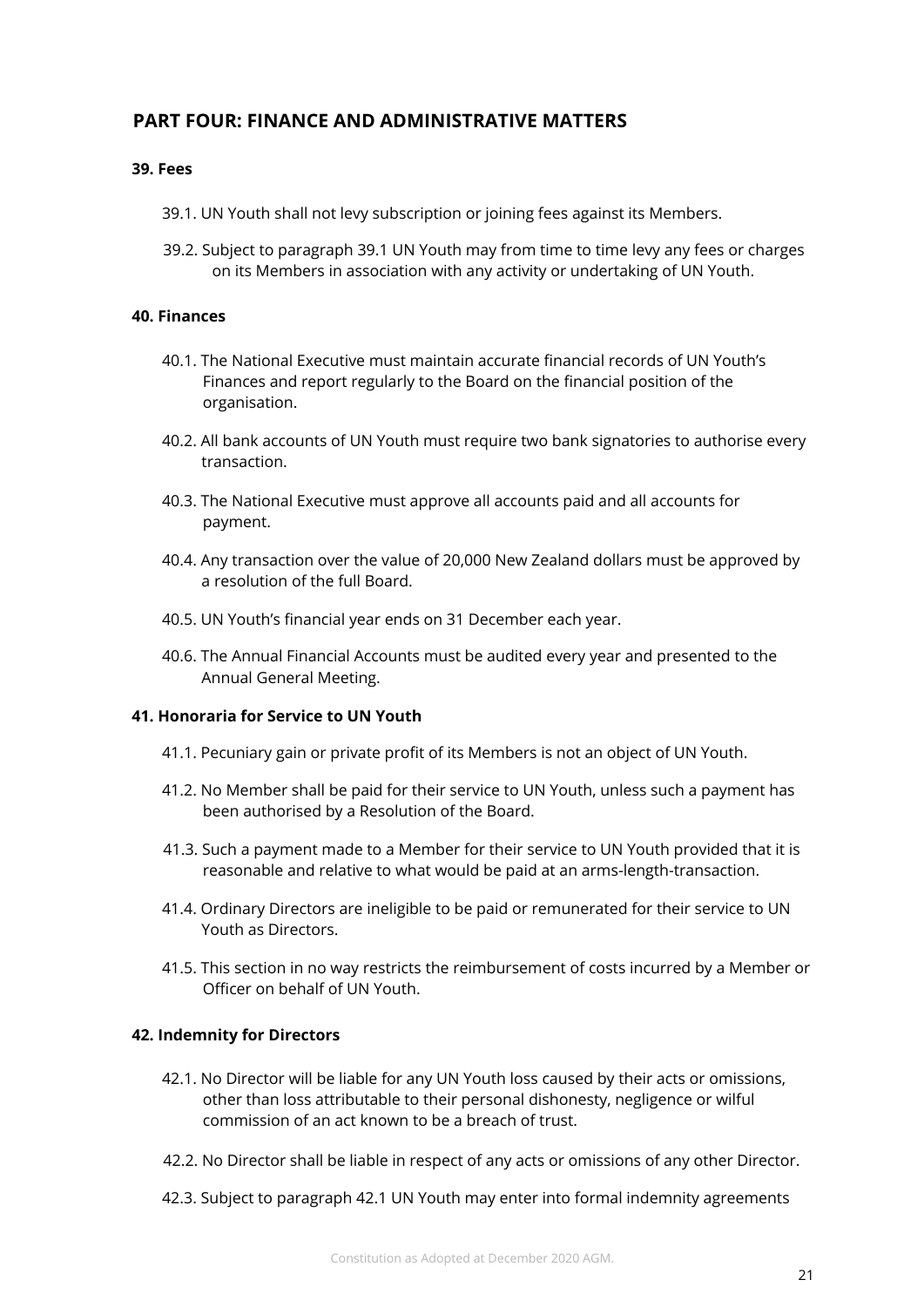with each Director, indemnifying them against any claim, demand, action, proceeding or defence at law or in equity in which they may be joined as a party and which arises from their activities and duties as Directors.

#### **43. Registered office**

43.1. UN Youth's registered office may be determined or amended by Resolution of the Board.

#### **44. Common seal**

- 44.1. The common seal of UN Youth is to be retained by the Secretary of the Board.
- 44.2. When required, the common seal must be affixed to any document following the passing of a Board Resolution and signed by two Directors, or the Secretary of the Board and one Director.

#### **45. Amendment of Constitution**

45.1. This Constitution may be amended or replaced by Special Resolution at a General Meeting of the Society.

#### **46. Winding up**

- 46.1. If UN Youth is wound up its surplus assets, after payment of all debts, costs and liabilities, must not be distributed to any Member and must either be:
	- 46.1.1. transferred to UNANZ to expend only in favour of its charitable purposes; or
	- 46.1.2. disposed of for such other charitable purposes in New Zealand as may be determined in accordance with legislation or the resolution to wind up.

# **47. Definitions**

- 47.1. In this Constitution:
	- 47.1.1. "Act" refers to the Incorporated Societies Act 1908 and its successors.
	- 47.1.2. "Board" refers to the Board of Directors, and shall also refer to a Subcommittee of the Board, unless context requires otherwise.
	- 47.1.3. "Candidate" means an individual who is running to be elected onto the Board.
	- 47.1.4. "Constitution" means this document in its entirety, being the national constitution of UN Youth;
	- 47.1.5. "Director" is defined in paragraph 8.1.
	- 47.1.6. "Decision-Maker" refers to an Officeholder, Executive Officer or Director with power to bind UN Youth.
	- 47.1.7. "Event Subcommittee" refers to a subcommittee of the National Executive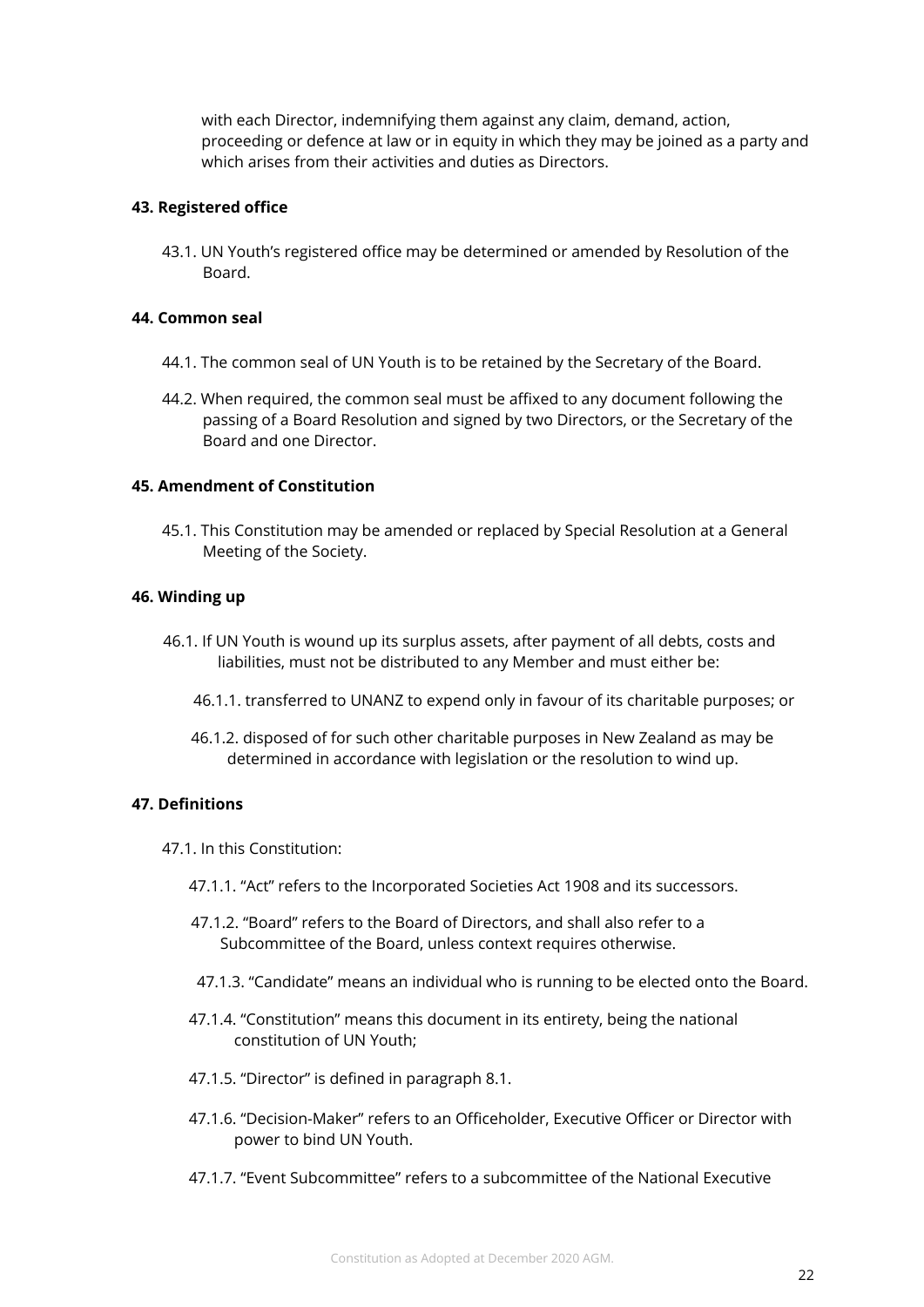tasked with organising an event or project.

- 47.1.8. "Executive Officer" means an Officeholder appointed to the Executive Committee of National Management.
- 47.1.9. "Full Board" means a meeting of all appointed Directors and not a Subcommittee of the Board.
- 47.1.10. "General Meeting" means an Annual General Meeting or a Special General Meeting of UN Youth.
- 47.1.11. "Governing Documents" means collectively, the Constitution, the Board Operations Manual, the National Policy Manual and the Management Protocols of UN Youth.
- 47.1.12. "Independent Director" is an Ordinary Director who is Independent to the Society and is not a Member of UN Youth.
- 47.1.13. "Management Subcommittee" refers to a Regional Subcommittee, Event Subcommittee or Operations Team.
- 47.1.14. "National Executive" refers to the Executive Committee of National Management.
- 47.1.15. "Operations Team" means a team appointed by the National Executive.
	- 47.1.16. "Ordinary Director" means a Director of UN Youth other than the President of UN Youth or the Volunteers Representative.
- 47.1.17. "Principal" means a Voting Member who appoints a Proxy to exercise their voting rights at a General Meeting.
- 47.1.18. "Proxy" means a Voting Member or Ordinary Director appointed by a Voting Member, to exercise their voting rights on the Principal's behalf at a General Meeting.
- 47.1.19. "Region" refers to a select geographic area of New Zealand that is managed by a Regional Council.
- 47.1.20. "Regional Council" refers to a subcommittee of the National Executive tasked with the day-to-day administration of UN Youth in a select geographic area of New Zealand.
- 47.1.21. "Resolution" and "Ordinary Resolution" means a resolution passed by a 51% majority of individuals voting on the resolution who vote affirmative.
- 47.1.22. "Society Officer" means a Director.
- 47.1.23. "Special Resolution" means a resolution passed by a 75% majority of individuals voting on the resolution who vote affirmative.
- 47.1.24. "Supervising Officeholder" in respect to a Decision-maker, means the Officeholder the Decision-maker directly reports to.